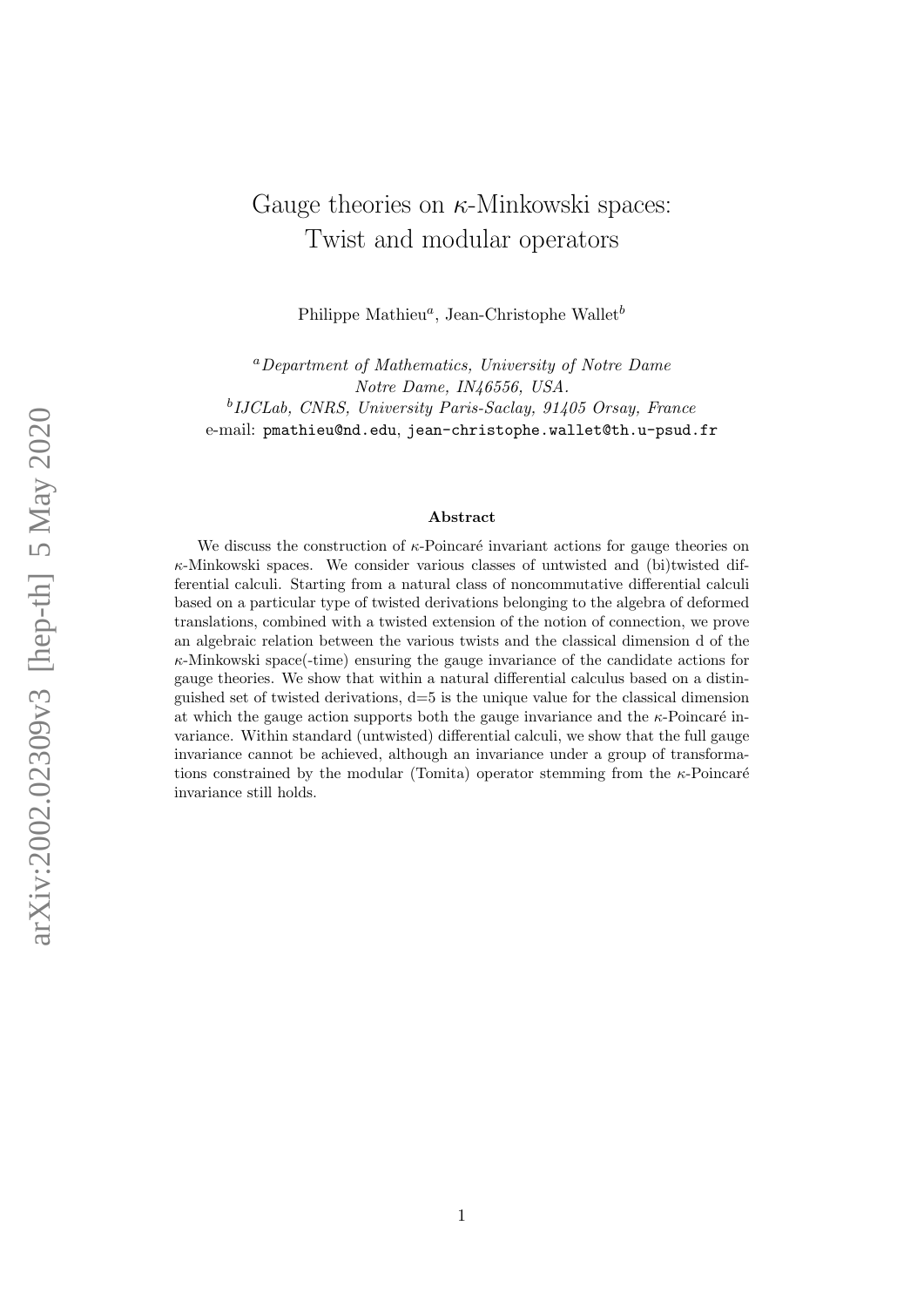## 1 Introduction

A rather common belief is that the usual notion of space-time modelised by a smooth continuous manifold becomes likely unsuitable near the Planck scale to reconcile quantum mechanics and gravity. Noncommutative Geometry offers an appealing way to deal with this long standing problem [\[1\]](#page-23-0) and basically amounts to replace the classical structures linked to the manifold by their noncommutative (quantum) counterparts. Among the related quantum (noncommutative) spaces considered so far, the  $\kappa$ -Minkowski space is often regarded as a promising candidate for a quantum space-time underlying the description of quantum gravity possibly in some regime/limit. The κ-Minkowski space can be conveniently viewed, in a first (algebraic) stage, as the enveloping algebra of the solvable Lie algebra defined by  $[x_0, x_i] = \frac{i}{\kappa} x_i$ ,  $[x_i, x_j] = 0$ ,  $i, j = 1, \dots, (d-1)$ . Here,  $x_0, x_i$ , the "noncommutative coordinates", are self-adjoint operators and  $\kappa$ , a positive real number, is the deformation parameter with the dimension of a mass, which is assumed to be of the order of the Planck mass.

The characterization of the  $\kappa$ -Minkowski space has been carried out in [\[2\]](#page-24-0) using the Hopf algebra bicrossproduct structure of the  $\kappa$ -Poincaré quantum algebra  $\mathcal{P}_{\kappa}[3]$  $\mathcal{P}_{\kappa}[3]$  whose coaction on  $\kappa$ -Minkowski is covariant, as being the dual of a subalgebra of  $\mathcal{P}_{\kappa}$  often called the "algebra of deformed translations". Hence,  $\mathcal{P}_{\kappa}$  may be viewed as coding the quantum symmetries of the  $\kappa$ -Minkowski space. Many works in the literature deal with related algebraic structures, encompassing quantum group viewpoint [\[4\]](#page-24-2) as well as twist deformations. The review [\[5\]](#page-24-3) on these aspects covers most of all the relevant references. Besides, possible phenomenological implications of these structures have attracted a lot of interest for a long time, resulting in numerous works, in particular on Doubly Special Relativity, modified dispersion relations as well as relative locality [\[6,](#page-24-4) [7\]](#page-24-5).

These features have triggered for more than two decades a great interest for Noncommutative Field Theories (NCFT) on  $\kappa$ -Minkowski spaces; see for instance [\[8\]](#page-24-6)-[\[11\]](#page-24-7). This interest was even increased by the observation [\[12\]](#page-24-8) that the integration over the gravitational degrees of freedom in the  $(2+1)$ -d quantum gravity with matter gives rise to a NCFT invariant under a kappa deformation of the Poincaré algebra with non-trivial action on the multi-particle states. This observation, albeit valid only in  $(2+1)$ -d, reinforces the idea that  $\kappa$ -Minkowski and  $\kappa$ -Poincaré structures may well be of relevance in a description of the (3+1)-d quantum gravity. Contrary to NCFT on the popular noncommutative spaces, such as Moyal spaces or  $\mathbb{R}^3_\lambda$ , for which many results on (perturbative) quantum and renormalisability properties have been obtained, see e.g. [\[13\]](#page-24-9)-[\[15\]](#page-25-0), it appears that the corresponding quantum properties for NCFT on  $\kappa$ -Minkowski spaces have been poorly explored until recently [\[16\]](#page-25-1), [\[17\]](#page-25-2), [\[18\]](#page-25-3).

In [\[17\]](#page-25-2), we introduced a star-product for κ-Minkowski spaces from which a systematic analysis of the quantum properties of NCFT on these spaces is now possible. Note that this product was derived in [\[19\]](#page-25-4) in a somewhat different context. This product is simply obtained from a combination of the Weyl-Wigner quantization map with the convolution algebra<sup>[1](#page-1-0)</sup> of the affine group  $\mathbb{R}\ltimes\mathbb{R}^{(d-1)}$ . It is nothing but an extension of the construction of the star product used in [\[21\]](#page-25-5), [\[22\]](#page-25-6) for the case of the noncommutative space  $\mathbb{R}^3_\lambda$ , stemming from standard properties of harmonic analysis on the  $SU(2)$  Lie group. The  $\kappa$ -Poincaré

<span id="page-1-0"></span><sup>&</sup>lt;sup>1</sup>See [\[20\]](#page-25-7) for mathematical details.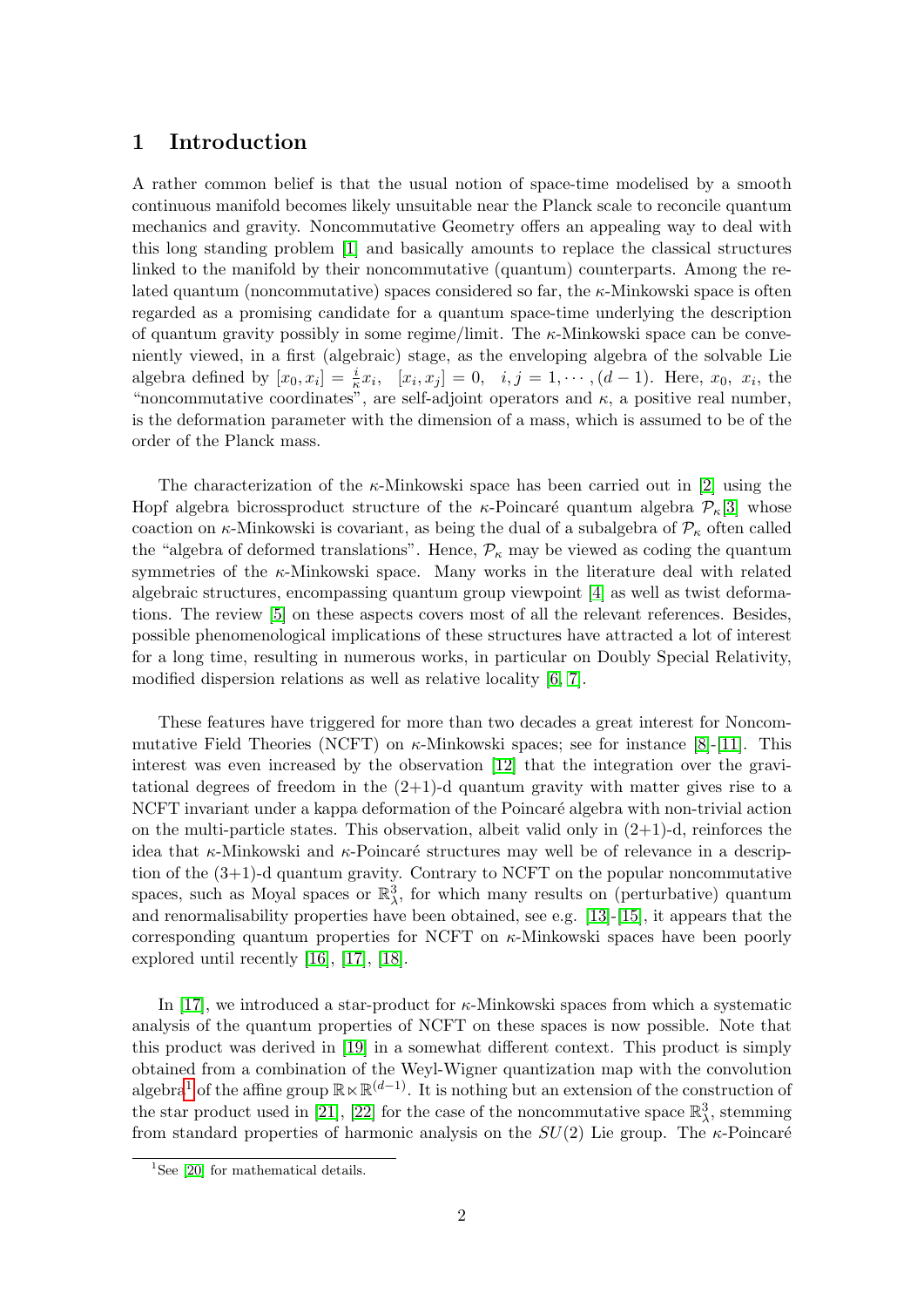invariance is a reasonable requirement for a NCFT to be of potential interest for Physics, in particular to a regime near the Planck scale, in view of the close interplay between  $\kappa$ -Poincaré and  $\kappa$ -Minkowski algebras, which might represent a part of a quantum version of the present description of the so far experimentally accessible physics. As pointed out in [\[17\]](#page-25-2), [\[19\]](#page-25-4), the  $\kappa$ -Poincaré invariance of an action is obtained whenever it involves the simple Lebesgue integral which however behaves as a twisted trace w.r.t. the star product. But this implies that the action is rigidly linked with a KMS weight [\[23\]](#page-25-8) together with a distinguished one-(real)parameter group of automorphisms, called the (Tomita) group of modular automorphisms [\[24\]](#page-25-9). Hence, cyclicity of the trace is traded for the above KMS property while the generator of the group of modular automorphisms, called the modular operator, is nothing but the the modular twist defining the above trace. Possible physical consequences in connection with [\[25\]](#page-25-10) where discussed in [\[17\]](#page-25-2). The one-loop properties of various families of  $\kappa$ -Poincaré invariant (complex) scalar NCFT on the four dimensional  $\kappa$ -Minkowski whose commutative limit is the usual massive  $\phi^4$  theory in [\[17\]](#page-25-2), [\[18\]](#page-25-3). It is shown that the perturbative UV behavior for the 2- and 4-point functions is essentially controlled by the contribution of the modular twist while IR singularities (in the 2-point functions) that would signal occurrence of perturbative UV/IR mixing do not appear in many considered NCFT. A particular class of NCFT on 4-d  $\kappa$ -Minkowski space, called orientable NCFT [2](#page-2-0) , has been closely examined in [\[18\]](#page-25-3) and found to have in particular (one-loop) scale-invariant couplings, signaling the vanishing of the beta functions at oneloop.

In this paper, we construct  $\kappa$ -Poincaré invariant actions for gauge theories defined on  $\kappa$ -Minkowski spaces. The problem of constructing  $\kappa$ -Poincaré invariant actions for gauge theories on  $\kappa$ -Minkowski spaces is not an easy task at least because the trace is no longer cyclic. As a result, a twist appears upon cyclic permutation of the factors which prevents the various factors arising from gauge transformations to balance each other. We first consider untwisted noncommutative differential calculi such as those usually considered in the physics literature and show that no polynomial action in the curvature with reasonable commutative limit can have a full gauge invariance; these actions however remain invariant under a group of transformations constrained by the modular operator which may strongly limit the usefulness of this invariance. We then consider a natural class of noncommutative differential calculi based on a particular type of twisted derivations belonging to the algebra of deformed translations, combined with a twisted extension of the notion of connection. The main result of this paper can be summarized as follows: We prove an algebraic relation between the various twists and the classical dimension of the  $\kappa$ -Minkowski space which ensures the gauge invariance of the candidate actions for gauge theories. Fixing the twists fixes the unique value of the dimension at which the gauge invariance can be achieved while fixing the dimension severely restricts the allowed twists. We then select a natural differential calculus based on a distinguished set of twisted derivations leading in particular to a Dirac operator with required properties to be used in a (twisted) spectral triple [\[26\]](#page-25-11) for  $\kappa$ -Minkowski space [\[27\]](#page-25-12). Within this framework, we show that d=5 is the unique value for the classical dimension of  $\kappa$ -Minkowski space at which the gauge action supports both the gauge invariance and the  $\kappa$ -Poincaré invariance.

The paper is organized as follows. The section [2](#page-3-0) collects the useful properties of the star product for  $\kappa$ -Minkowski spaces and recall the main consequences of the  $\kappa$ -Poincaré

<span id="page-2-0"></span> $2$ See e.g. first of ref. [\[15\]](#page-25-0) for the first use of this terminology in the Moyal spaces case.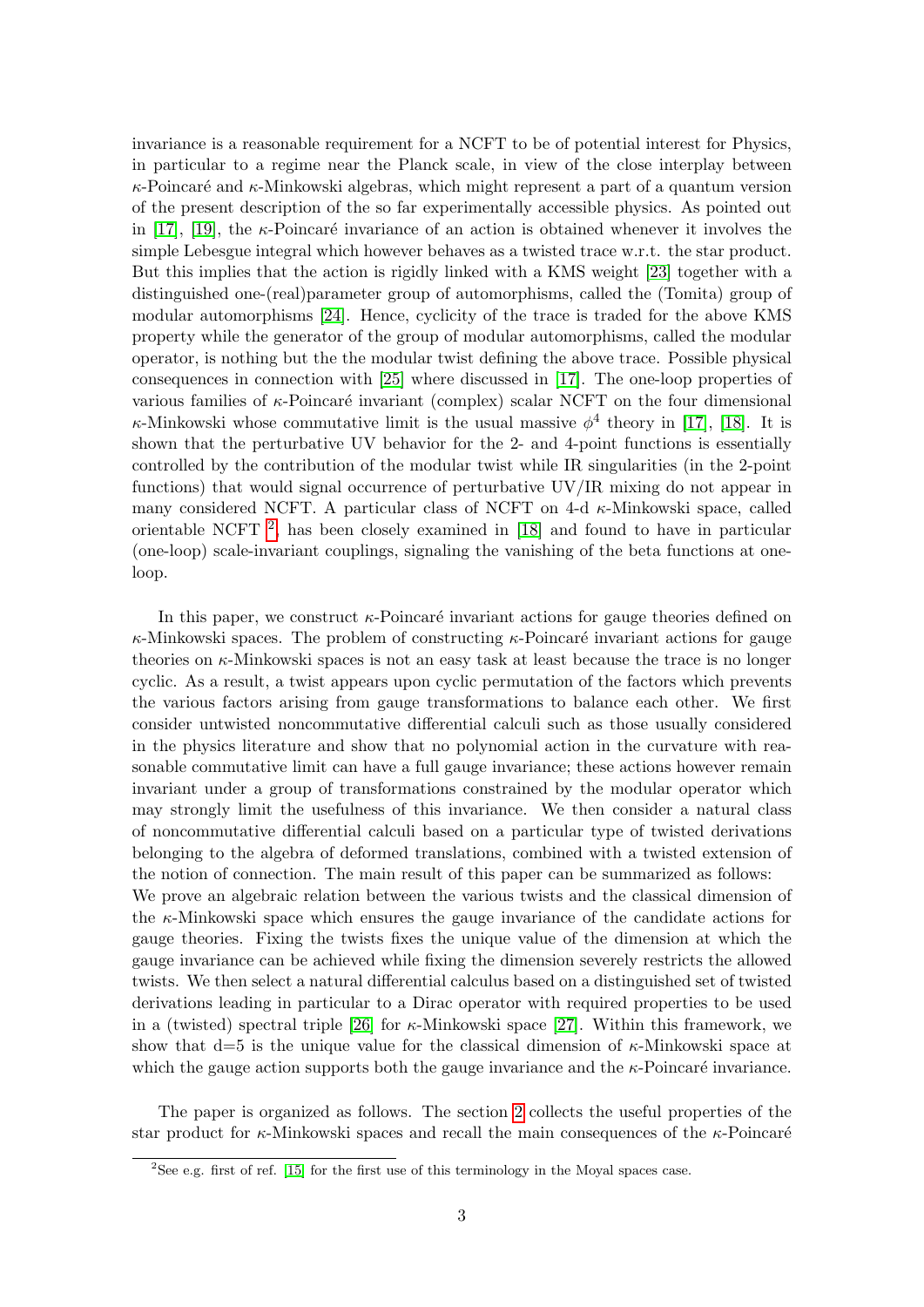invariance requirement, in particular properties of the Lebesgue integral as a twisted trace w.r.t. the star product, related to a KMS weight. In the section [3,](#page-7-0) we consider the standard situation of untwisted differential calculi. In the subsection [4.1,](#page-13-0) we extend a derivationbased differential calculus to a (noncommutative) differential calculus based on twisted and bitwisted derivations which are natural extensions of derivations in the present context. In the subsection [4.2,](#page-15-0) we consider twisted derivations and related differential calculi and extend the notion of noncommutative connection to twisted connections together with their gauge transformations. The subsections [4.3](#page-16-0) and [4.4](#page-18-0) deal with the gauge invariance of actions, where we exhibit a relation between the various twists, the classical dimension of the  $\kappa$ -Minkowski space and the gauge invariance. We finally discuss the results.

Notations: In the following, we denote spacelike (resp. timelike) coordinates by Latin indices  $i, j, \ldots = 1, 2, \ldots, (d-1)$  (resp. 0 indices) where d denotes the classical dimension of the κ-Minkowski space, Greek indices  $(\mu, \nu, ...)$  run from 0 to  $(d-1)$ . For any d-vector  $x, x := (x_{\mu}) = (x_0, \vec{x})$  and  $x \cdot y := x_{\mu}y^{\mu} = x_0y_0 + \vec{x}\vec{y}$  (we work with Euclidean signature). Einstein summation convention for repeated indices is understood. The Fourier transform of  $f \in L^1(\mathbb{R}^d)$  is given by  $(\mathcal{F}f)(p) := \int d^dx \ e^{-i(p_0x_0 + \vec{p}.\vec{x})} f(x)$  with inverse  $\mathcal{F}^{-1}$  and  $\bar{f}$  its complex conjugate.  $\mathcal{S}_c$  is the space of Schwartz functions on  $\mathbb{R}^4 = \mathbb{R} \times \mathbb{R}^{(d-1)}$  with compact support in the first variable.

## <span id="page-3-0"></span>2 Star product for  $\kappa$ -Minkowski space and twisted trace.

In this section, we first recall the main properties of the star product used to model the  $\kappa$ -deformation of the Minkowski space stemming from a Weyl-Wigner quantization. This is summarized in the subsection [2.1](#page-3-1) as well as in the appendix [A](#page-21-0) together with the main properties of the algebra modeling the  $\kappa$ -Minkowski space. In the subsection [2.2,](#page-5-0) the essential role played by the Lebesgue integral in the construction of  $\kappa$ -Poincaré invariant action functionals is outlined. Insisting on the  $\kappa$ -Poincaré invariance necessarily implies that these action functionals are KMS weight, hence implying the appearance of a KMS condition on the algebra of fields. This is (equivalently) reflected by the fact that the Lebesgue integral defines a twisted trace with respect to the star product, whose twist operator is linked to the Tomita operator generating the modular group of  $*$ -automorphisms of the KMS structure [\[17\]](#page-25-2).

#### <span id="page-3-1"></span>2.1 Basic properties of the star product for  $\kappa$ -Minkowski spaces

As explained in [\[17,](#page-25-2) [19\]](#page-25-4), a star product defining the  $\kappa$ -Minkowski space can be obtained from a straightforward adaptation of the Weyl-Wigner quantization scheme leading to the popular Moyal product. The corresponding main steps underlying the construction are outlined in the appendix [A](#page-21-0) for the sake of completeness.

As far as the construction of a star product defining the 4-dimensional  $\kappa$ -Minkowski space is concerned, one starts from the convolution algebra  $L^1(\mathcal{G})$ , the space of integrable Cvalued functions on the non unimodular affine group

$$
\mathcal{G} := \mathbb{R}^+_{/0} \ltimes_{\phi} \mathbb{R}^3, \tag{2.1}
$$

where  $\phi : \mathbb{R}^+_{/0} \to \text{Aut}(\mathbb{R}^3)$  is the adjoint action of  $\mathbb{R}^+_{/0}$  $_{/0}^+$  on  $\mathbb{R}^3$ . Here, the convolution product  $\circ$  is defined w.r.t. to the right-invariant Haar measure which simply reduces to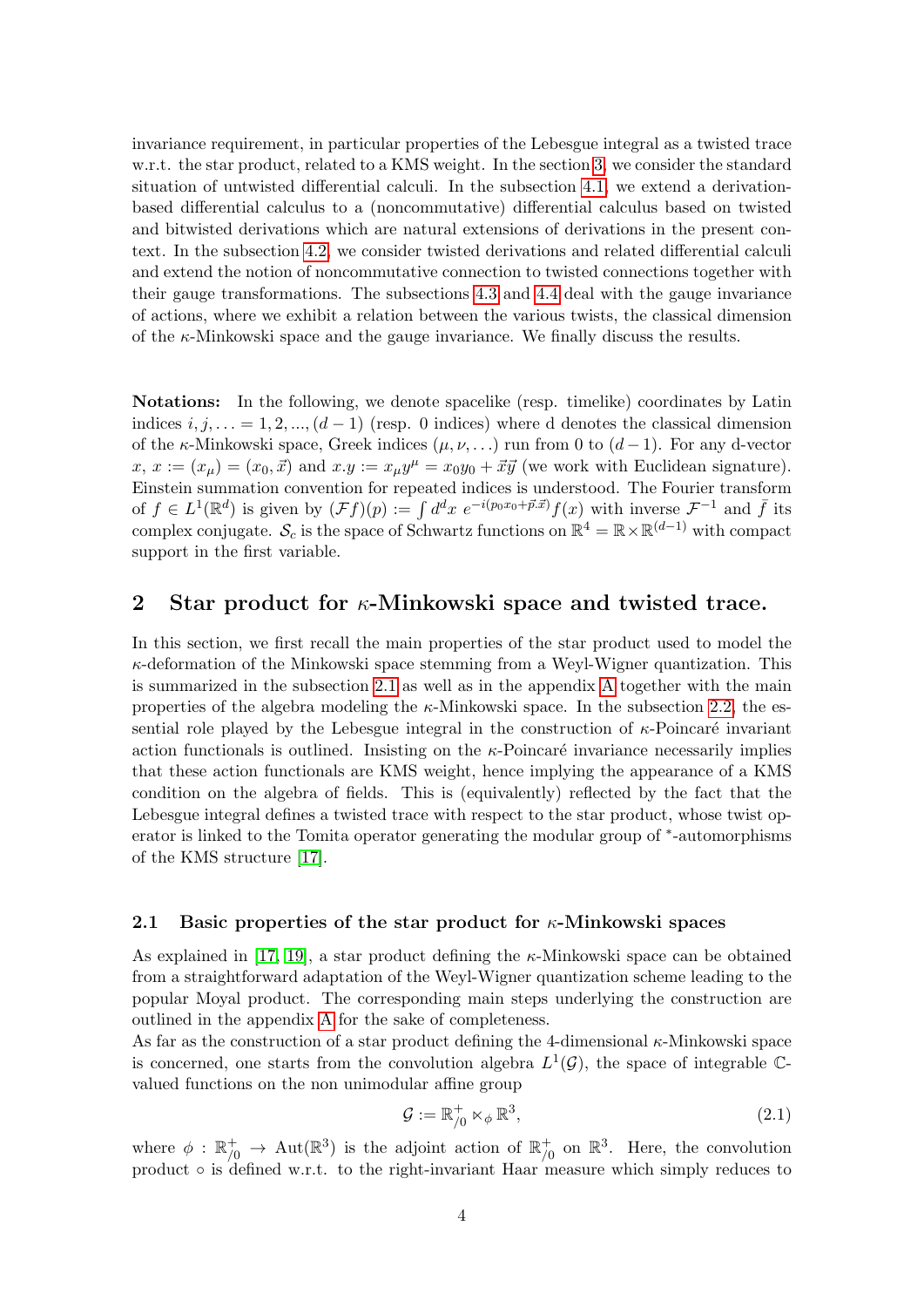the Lebesgue measure. Its appearance in the action functionals for NCFT insures the  $\kappa$ -Poincaré invariance which seems to be a physically reasonable requirement [\[17,](#page-25-2) [19\]](#page-25-4). Now, for any  $t \in \mathcal{G}$  and  $f, g \in L^1(\mathcal{G})$ , the convolution product is given by

$$
(f \circ g)(t) := \int_{\mathcal{G}} d\nu(s) \ f(ts^{-1})g(s).
$$
 (2.2)

The involution turning  $L^1(\mathcal{G})$  into a <sup>\*</sup>-algebra is given by

$$
f^*(t) := \bar{f}(t^{-1}) \Delta_{\mathcal{G}}(t),\tag{2.3}
$$

in which  $\Delta_{\mathcal{G}}$  is the modular function relating right- and left-invariant Haar measures. For mathematical details, see e.g. [\[20\]](#page-25-7). Then, identifying functions in  $L^1(\mathcal{G})$  as functions on the momentum space, as it is done for the Moyal case (see appendix [A\)](#page-21-0), namely

<span id="page-4-6"></span><span id="page-4-0"></span>
$$
f(t) \to \mathcal{F}f(p_0, \vec{p}) \tag{2.4}
$$

while one has

<span id="page-4-1"></span>
$$
\Delta_{\mathcal{G}}(t) \rightarrow \Delta_{\mathcal{G}}(p_0, \vec{p}) = e^{3p_0/\kappa} \tag{2.5}
$$

for any  $t \in \mathcal{G}$ , and further using the Weyl quantization, one easily finds [\[17,](#page-25-2) [19\]](#page-25-4) the expression for the starproduct defining the 4-d  $\kappa$ -Minkowski space together with the related involution. They are given by

$$
f \star g := \mathcal{F}^{-1}(\mathcal{F}f \circ \mathcal{F}g), \quad f^{\dagger} := \mathcal{F}^{-1}((\mathcal{F}f)^{*}), \tag{2.6}
$$

for any  $f, g \in \mathcal{F}(\mathcal{S}_c)$ , with  $f \star g \in \mathcal{F}(\mathcal{S}_c)$  and  $f^{\dagger} \in \mathcal{F}(\mathcal{S}_c)$ . This gives rise to

$$
(f \star g)(x) = \int \frac{dp^0}{2\pi} dy_0 \ e^{-iy_0p^0} f(x_0 + y_0, \vec{x}) g(x_0, e^{-p^0/\kappa} \vec{x}), \tag{2.7}
$$

$$
f^{\dagger}(x) = \int \frac{dp^0}{2\pi} dy_0 \ e^{-iy_0 p^0} \bar{f}(x_0 + y_0, e^{-p^0/\kappa} \vec{x}). \tag{2.8}
$$

To make contact with physical considerations, the eqns. [\(2.7\)](#page-4-0), [\(2.8\)](#page-4-1) must be extended to larger algebras which are subalgebras of the multiplier algebra of  $\mathcal{M}_{\kappa}^0$ . This has been nicely done in [\[19\]](#page-25-4) in terms of an algebra of smooth functions with polynomial bounds together with all their derivatives which involves in particular the constants and the coordinate functions  $x_{\mu}$ . The corresponding algebra<sup>[3](#page-4-2)</sup>, denoted hereafter by  $\mathcal{M}^4_{\kappa}$ , is defined from the space of functions  $f \in C^{\infty}(\mathbb{R}^{4})$  $f \in C^{\infty}(\mathbb{R}^{4})$  $f \in C^{\infty}(\mathbb{R}^{4})$  satisfying the following two conditions<sup>4</sup>:

<span id="page-4-4"></span>
$$
f \in C^{\infty}(\mathbb{R}^4), \quad |\partial_{x_0}^n D_{\vec{x}}^m f(x_0, \vec{x})| \le C_{n,m} (1+|x_0|)^{N_n} (1+|\vec{x}|)^{M_{n,m}}, \tag{2.9}
$$

for any  $n \in \mathbb{N}$ ,  $m \in \mathbb{N}^3$ , where  $C_{n,m} > 0$  and  $N_n$ ,  $M_{n,m}$  are numbers, and

<span id="page-4-5"></span>
$$
\operatorname{supp}(\mathcal{F}_{x_0}^{-1}(f)) \quad \text{compact},\tag{2.10}
$$

where  $\mathcal{F}_{x_0}^{-1}$  denotes the Fourier transform with respect to the time variable and the symbol supp its support. Let  $\mathcal{B}(\mathbb{R}^4)$  denote the functions satisfying [\(2.9\)](#page-4-4) and [\(2.10\)](#page-4-5). Hence, one has  $\mathcal{M}^4_{\kappa} = (\mathcal{B}(\mathbb{R}^4), \star).$ 

<span id="page-4-3"></span><sup>4</sup>We use the standard multi-index notation:  $D_{\vec{x}}^m := \prod_{j=1}^3 \partial_j^{m_j}, m = (m_1, m_2, m_3) \in \mathbb{N}^3$ 

<span id="page-4-2"></span><sup>&</sup>lt;sup>3</sup>As vector space, it is a subspace of the vector space of the tempered distributions  $\mathcal{S}'(\mathbb{R}^4)$ , as is  $(\mathcal{F}(\mathcal{S}_c), \star).$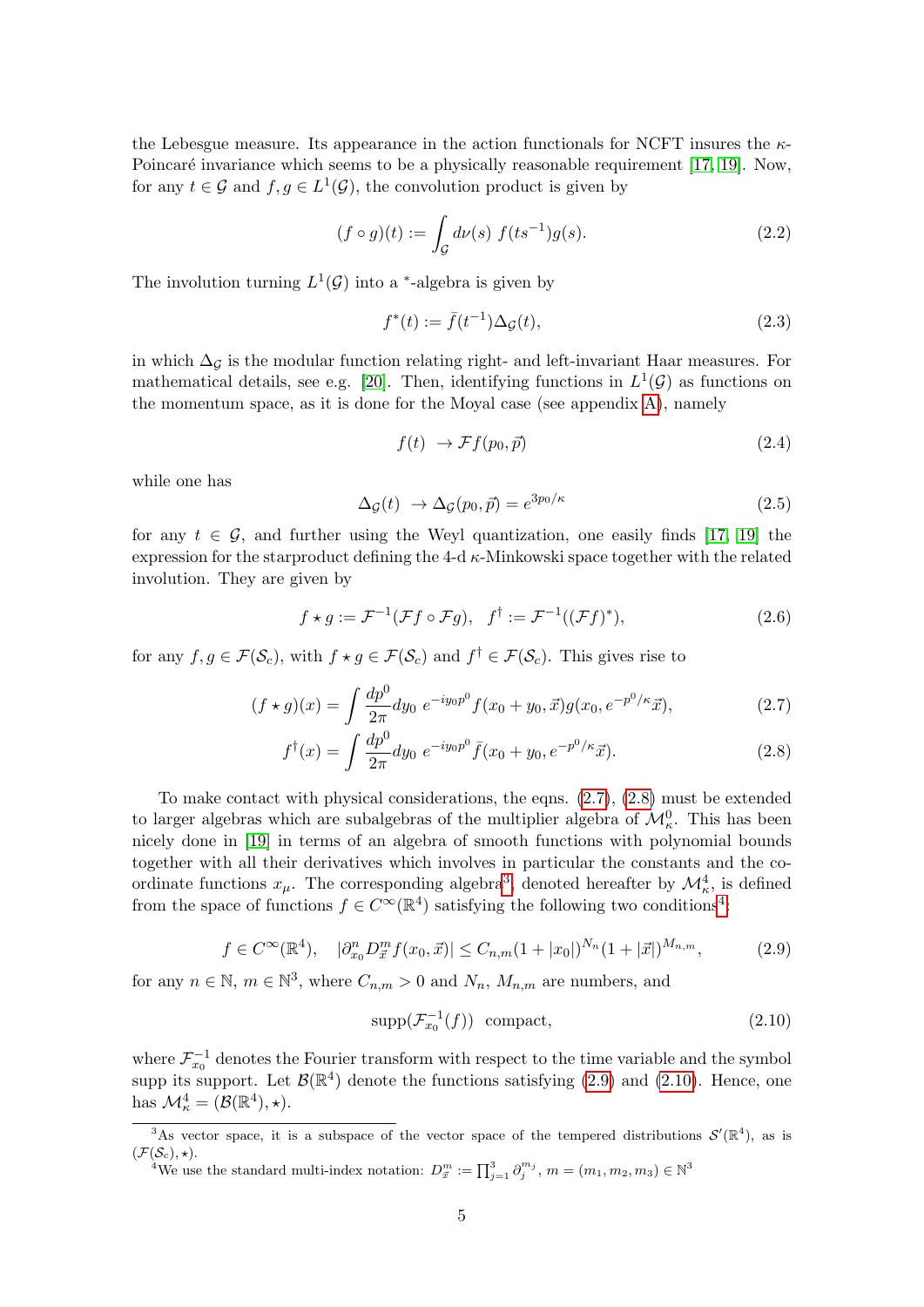One can verify that  $f \star g \in \mathcal{M}_{\kappa}^4$ ,  $f^{\dagger} \in \mathcal{M}_{\kappa}^4$  for any  $f, g \in \mathcal{M}_{\kappa}^4$  so that  $\mathcal{M}_{\kappa}^4$  still defines a ∗ -algebra. By standard computations, one infers

<span id="page-5-8"></span>
$$
x_0 \star x_i = x_0 x_i + \frac{i}{\kappa} x_i, \ \ x_i \star x_0 = x_0 x_i, \ \ x_\mu^\dagger = x_\mu,\tag{2.11}
$$

 $(i = 1, 2, 3, \mu = 0, \ldots, 3)$  consistent with the usual relations defining the  $\kappa$ -Minkowski space.

#### <span id="page-5-0"></span>2.2  $\kappa$ -Poincaré invariance and twisted trace.

The right-invariant Haar measure related to the above convolution algebra provides a natural integration measure for building  $\kappa$ -Poincaré invariant action functionals on  $\kappa$ -Minkowski space. Indeed, upon using [\(2.4\)](#page-4-6) and further parametrizing the affine group elements in terms of momentum variables, the right-invariant Haar measure reduces simply to the Lebesgue measure [\[17,](#page-25-2) [19\]](#page-25-4)

<span id="page-5-6"></span>
$$
\mathcal{F}: d\nu(p_0, \vec{p}) = d^4 p \to d^4 x \tag{2.12}
$$

while for any action functional of the form  $S_{\kappa}(\phi) = \int d^4x \mathcal{L}(\phi)$ , one infers

<span id="page-5-7"></span>
$$
h \triangleright S_{\kappa}(\phi) := \int d^4x \ h \triangleright \mathcal{L}(\phi) = \epsilon(h) S_{\kappa}(\phi), \tag{2.13}
$$

for any h in the  $\kappa$ -Poincaré Hopf algebra  $\mathcal{P}_{\kappa}$ , where  $\epsilon : \mathcal{P}_{\kappa} \to \mathbb{C}$  is the counit of  $\mathcal{P}_{\kappa}$  defined by  $\epsilon(P_0) = \epsilon(P_i) = \epsilon(M_i) = \epsilon(N_i) = 0$ ,  $\epsilon(e^{-P_0/\kappa}) = 1$ , where  $P_\mu$ ,  $M_i$  and  $N_i$  denote respectively the momenta, the rotations and the boosts. Relevant formulas for  $\mathcal{P}_{\kappa}$  are given in the appendix [B.](#page-21-1) Some useful formulas are

$$
\int d^4x \ (f \star g^\dagger)(x) = \int d^4x \ f(x)\bar{g}(x) \text{ and } \int d^4x \ f^\dagger(x) = \int d^4x \ \bar{f}(x). \tag{2.14}
$$

It is known that the Lebesgue integral defines a twisted trace with respect to the star product [\(2.7\)](#page-4-0). This can be equivalently rephrased by stating that the (positive) linear map<sup>[5](#page-5-1)</sup>  $\varphi: \mathcal{M}_\kappa^4 \to \mathbb{C}, \varphi(f) = \int d^4x f(x)$ , actually defines a KMS weight [\[23\]](#page-25-8) on  $\mathcal{M}_\kappa^4$  for the group of \*-automorphisms of  $\mathcal{M}_{\kappa}^4$  generated by  $\sigma_t = e^{it \frac{3P_0}{\kappa}} = e^{t \frac{3\partial_0}{\kappa}}, t \in \mathbb{R}$  [\[17,](#page-25-2) [19,](#page-25-4) [27\]](#page-25-12).

Recall that a KMS weight on a  $(C^*)$ algebra for a group of  $*$ -automorphisms of the algebra,  ${\{\sigma_t\}}_{t\in\mathbb{R}}$ , called the modular (Tomita) group, is a positive linear map such that  ${\{\sigma_t\}}_{t\in\mathbb{R}}$ has an analytic extension  $\{\sigma_z\}_{z\in\mathbb{C}}$  satisfying the two conditions<sup>[6](#page-5-2)</sup>:

<span id="page-5-5"></span>
$$
i) \varphi \circ \sigma_z = \varphi, \quad ii) \varphi(f^\dagger \star f) = \varphi(\sigma_{\frac{i}{2}}(f) \star (\sigma_{\frac{i}{2}}(f))^\dagger). \tag{2.15}
$$

For more mathematical properties of KMS weights, see [\[23\]](#page-25-8) and references therein<sup>[7](#page-5-3)</sup>. In this paper, we will mainly exploit the twisted trace aspects. First, the Lebesgue integral satisfies

<span id="page-5-4"></span>
$$
\int d^4x \ (f \star g)(x) = \int d^4x \ ((\sigma \triangleright g) \star f)(x), \tag{2.16}
$$

<span id="page-5-2"></span><span id="page-5-1"></span><sup>&</sup>lt;sup>5</sup>A positive map verifies  $\varphi(f) \geq 0$  for  $f \geq 0$ .

<sup>&</sup>lt;sup>6</sup> for any f in the domain of  $\sigma_{\frac{i}{2}}$ . Other more technical conditions must be verified by  $\varphi$  and  $\sigma_z$ , namely  $\varphi$  is lower semi continuous and  $\{\sigma_z\}$  is norm-continuous [\[23\]](#page-25-8). Both are fulfilled in this paper.

<span id="page-5-3"></span><sup>&</sup>lt;sup>7</sup>In the sequel, it is understood that the notion of KMS weight is extended to the multiplier algebra of the C<sup>\*</sup>-algebra of the affine group  $C^*(\mathcal{G})$  (see e.g. the third ref. in [\[23\]](#page-25-8)). Since  $\mathcal{G}$  is amenable,  $C^*(\mathcal{G})$  is simply the completion of  $L^1(\mathcal{G})$  w.r.t. the usual norm linked to the left regular representation on  $L^2(\mathcal{G})$ and involves  $\mathcal{M}_\kappa^0$  as a dense \*-subalgebra. Multipliers are then obtained by standard use of duality in the spaces of (temperated) distributions, whence the terminology KMS weight on  $\mathcal{M}_{\kappa}$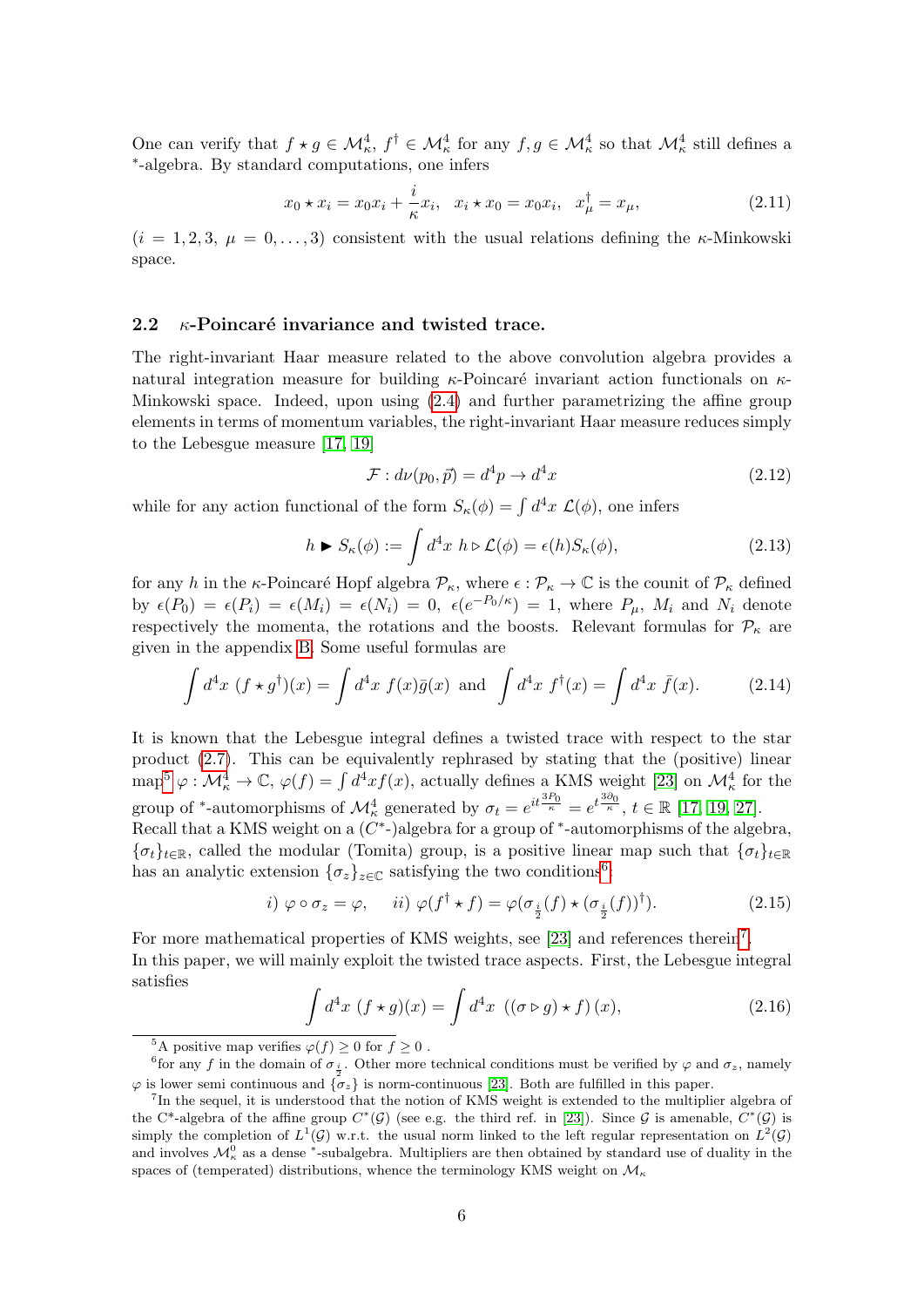so that the cyclicity with respect to the star product is lost. In [\(2.16\)](#page-5-4), the twist  $\sigma$  is given by

<span id="page-6-4"></span>
$$
\left(\sigma \triangleright f\right)(x_0, \vec{x}) := \left(e^{i\frac{3\partial_0}{\kappa}} \triangleright f\right)(x_0, \vec{x}) = f(x_0 + i\frac{3}{\kappa}, \vec{x}),\tag{2.17}
$$

or in terms of the generators of  $\mathcal{P}_{\kappa}$  (see appendix [B\)](#page-21-1)

<span id="page-6-0"></span>
$$
\sigma = \mathcal{E}^3. \tag{2.18}
$$

In the following, we will call  $\sigma$  [\(2.18\)](#page-6-0) the modular twist.

Now define  $\sigma_z = e^{iz\frac{3P_0}{\kappa}}, z \in \mathbb{C}$ . It is easy to verify that the set  $\{\sigma_z\}_{z \in \mathbb{C}}$  forms a one-(complex) parameter group and that  $\sigma_z(f \star g) = \sigma_z(f) \star \sigma_z(g)$  and moreover one has  $\sigma_z(f^{\dagger}) = (\sigma_{\bar{z}}(f))^{\dagger}$  for any  $f \in \mathcal{M}^4_{\kappa}$  and any  $z \in \mathbb{C}$ . Then, it is a simple matter of algebra to verify that the two conditions [\(2.15\)](#page-5-5) for  $\varphi(f) = \int d^4x f(x)$  to be a KMS weight on  $\mathcal{M}^4_{\kappa}$ are verified. In view of  $\sigma_z$ , the relevant modular group  $\{\sigma_t\}_{t\in\mathbb{R}}$  is generated by

<span id="page-6-1"></span>
$$
\sigma_t = e^{it\frac{3P_0}{\kappa}} = e^{t\frac{3\partial_0}{\kappa}},\tag{2.19}
$$

for any  $t \in \mathbb{R}$ , which is the time-translation operator and defines \*-automorphisms since one has now  $\sigma_t(f^{\dagger}) = (\sigma_t(f))^{\dagger}$  for any  $f \in \mathcal{M}_\kappa^4$  and  $t \in \mathbb{R}$ . Eqn. [\(2.19\)](#page-6-1) can be expressed in terms of the Tomita operator  $\Delta_T$  given by

<span id="page-6-5"></span>
$$
\sigma_t = (\Delta_T)^{it}, \text{ with } \Delta_T = e^{\frac{3P_0}{\kappa}}.
$$
\n(2.20)

To make contact with the modular twist given in [\(2.18\)](#page-6-0), simply notice that

$$
\sigma = \sigma_{(t=i)} = (\Delta_T)^{-1},\tag{2.21}
$$

which thus characterizes the modular twist occurring in the twisted trace formed by Lebesgue integral in terms of the generator of the modular automorphisms. It can be easily verified that

<span id="page-6-2"></span>
$$
\sigma(f \star g) = \sigma(f) \star \sigma(g),\tag{2.22}
$$

together with

<span id="page-6-3"></span>
$$
\sigma(f^{\dagger}) = (\sigma^{-1}(f))^{\dagger},\tag{2.23}
$$

the former relation [\(2.22\)](#page-6-2) showing that  $\sigma$  is an automorphism of algebra, which however is a regular automorphism as signaled by  $(2.23)$  but not a <sup>\*</sup>-automorphism. For mathematical details on regular automorphisms, see [\[26\]](#page-25-11). Regular automorphisms appear naturally in the context of twisted spectral triples. For recent applications to noncommutative formulations of the Standard Model, see e.g. [\[28\]](#page-25-13) and references therein.

In the subsequent analysis, we will need the expression for the star product and involution for d-dimensional  $\kappa$ -Minkowski spaces  $\mathcal{M}^d_{\kappa}$ . The corresponding extension of [\(2.7\)](#page-4-0) and [\(2.8\)](#page-4-1) is straightforward and just amounts to replace in these equations spatial vectors  $\vec{x} \in \mathbb{R}^3$  by spatial vectors  $\vec{x} \in \mathbb{R}^{d-1}$ , while the twist [\(2.18\)](#page-6-0) related to the twisted trace becomes

<span id="page-6-6"></span>
$$
\sigma_d = \mathcal{E}^{d-1},\tag{2.24}
$$

with obvious modifications in  $(2.17)$ ,  $(2.20)$  and the integration measure  $(2.12)$ .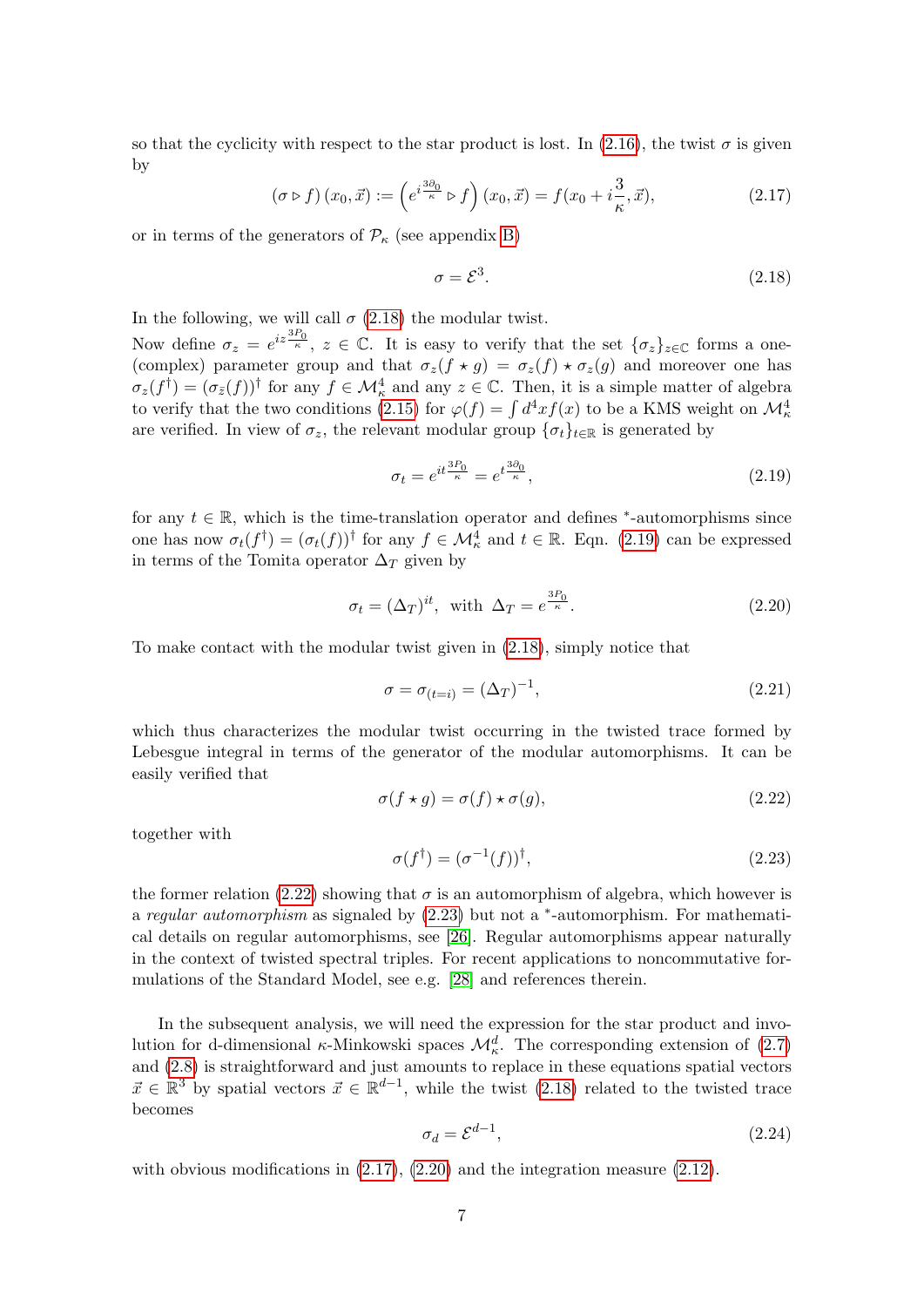## <span id="page-7-0"></span>3 Invariance and twisted trace.

In the subsection [3.1,](#page-7-1) we collect the main properties of the framework describing the noncommutative connections on a right-module over an algebra. For a comprehensive review on noncommutative differential calculus and noncommutative extensions of the notion of connection, see [\[29\]](#page-25-14) and references therein. The details defining the unitary gauge group are briefly recalled in the appendix [C.](#page-23-1) For earlier works exploiting this framework for gauge theories on e.g. Moyal spaces  $\mathbb{R}^4_\theta$  as well as  $\mathbb{R}^3_\lambda$ , see [\[30\]](#page-25-15)-[\[32\]](#page-26-0) and references therein. The extension of the present work to connections on bimodules [\[29\]](#page-25-14) is more involved and will be presented in a forthcoming publication. In the subsection [3.2,](#page-8-0) we consider the case of *untwisted* noncommutative differential calculus for the four dimensional  $\kappa$ -Minkowski space  $\mathcal{M}^4_{\kappa}$ . This encompasses most of the works on NCFT carried out so far.

Within this framework, we show that no polynomial real action depending on the curvature is invariant under the action of the usual gauge group<sup>[8](#page-7-2)</sup> of maps from the space-time to  $U(1)$ , stemming from the occurrence of the twisted trace. However, such an action functional still remains invariant under a group of  $U(1)$ -valued maps invariant under the action of the Tomita operator.This result is then discussed.

#### <span id="page-7-1"></span>3.1 The gauge group.

We introduce  $\mathbb E$  a right-module over  $\mathcal M_\kappa^4$  and  $h_0$  a Hermitian structure chosen to be

<span id="page-7-5"></span>
$$
h_0(m_1, m_2) = m_1^{\dagger} \star m_2,\tag{3.1}
$$

for any  $m_1, m_2 \in \mathbb{E}$  (for details, see appendix [C\)](#page-23-1). In this paper, we will assume for convenience that  $\mathbb E$  is one copy of the algebra  $\mathcal M_\kappa^{49}$  $\mathcal M_\kappa^{49}$  $\mathcal M_\kappa^{49}$ , which turns  $\mathbb E$  into a free module. Recall that untwisted gauge transformations are usually defined as the set of automorphisms of  $\mathbb E$  preserving its right-module structure over  $\mathcal M_\kappa^4$  and compatible with the Hermitian structure  $h_0$ . From these requirements, one easily realizes that gauge transformations of any  $\Phi \in \mathcal{M}^4_{\kappa}$  are simply given by

<span id="page-7-4"></span>
$$
\Phi^g = g \star \Phi \tag{3.2}
$$

where  $q \in \mathbb{E}$  verifies

<span id="page-7-6"></span>
$$
g^{\dagger} \star g = g \star g^{\dagger} = \mathbb{I}.
$$
\n(3.3)

The unitary gauge group is thus defined as

<span id="page-7-7"></span>
$$
\mathcal{U} := \{ g \in \mathbb{E}, \ g^{\dagger} \star g = g \star g^{\dagger} = \mathbb{I} \},\tag{3.4}
$$

As far as a physical interpretation is concerned, first note that [\(3.2\)](#page-7-4) can be viewed as gauge transformations of matter fields: the action of  $U$  on matter fields  $\Phi$  in the algebra  $\mathcal{M}^4_{\kappa}$  is simply the left multiplication of  $\Phi$  by unitary elements of  $\mathbb{E} \simeq \mathcal{M}^4_{\kappa}$ . Besides, invariance of mass operators  $\sim \Phi^{\dagger} \star \Phi$  (where  $\Phi$  is some scalar field) under the action of U, namely  $(\Phi^{\dagger} \star \Phi)^g = \Phi^{\dagger} \star \Phi$ , is automatically achieved in view of the choice of the Hermitian structure [\(3.1\)](#page-7-5) together with [\(3.3\)](#page-7-6).

We will look for  $\kappa$ -Poincaré invariant real actions, say  $S_{\kappa}$ , which depend *polynomially* on the curvature and satisfy the following properties:

<span id="page-7-2"></span><sup>8</sup>Through misuse of language, we call "gauge group" the group of maps from the space-time to the gauge group.

<span id="page-7-3"></span> $9$ Notice that we will continue below to denote the module by the symbol  $\mathbb{E}$ , despite it is a copy of the algebra  $\mathcal{M}^d_{\kappa}$  in order to make the distinction between module and algebra apparent.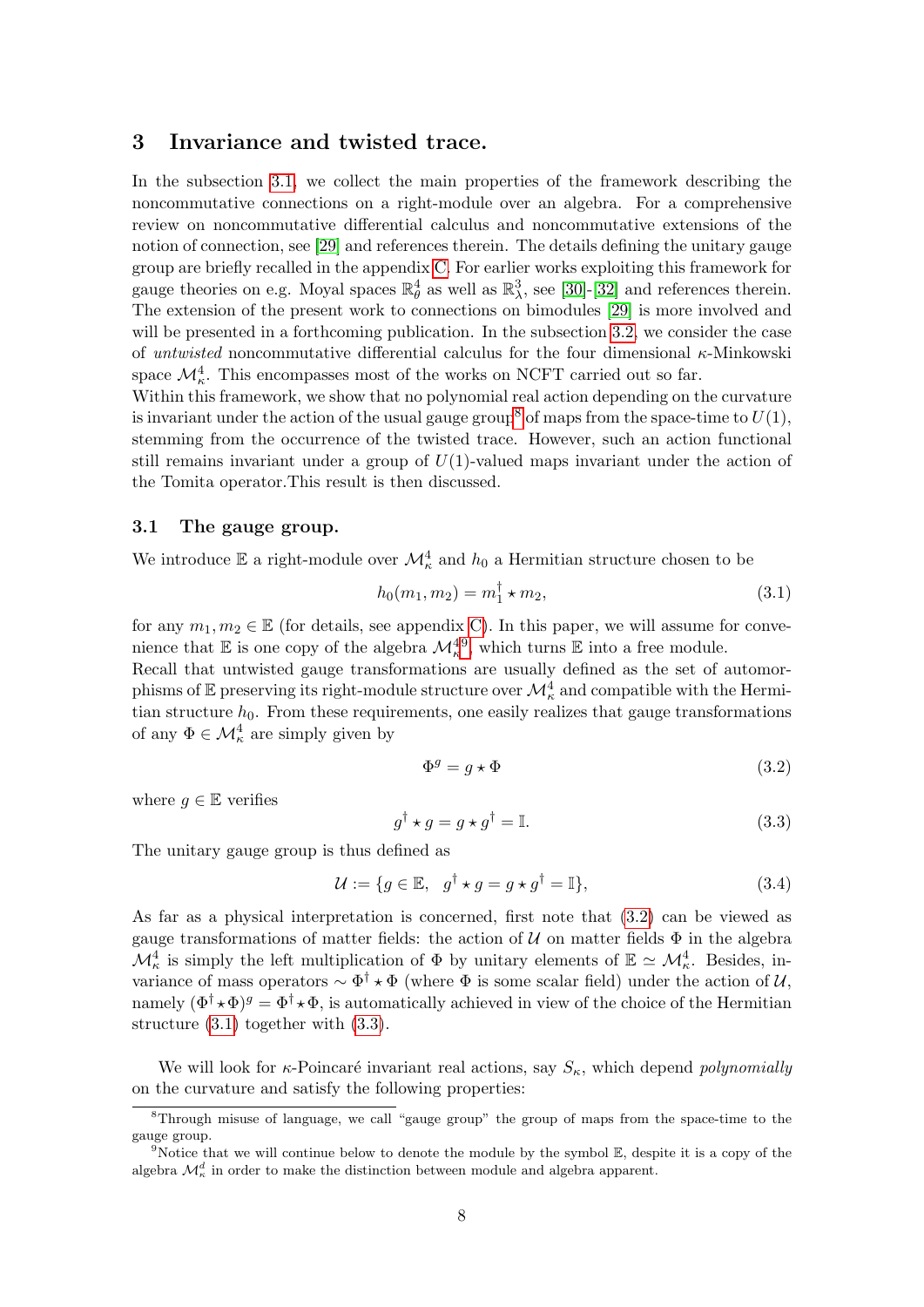- a)  $S_{\kappa}$  is invariant under the unitary gauge group  $\mathcal{U}(3.4)$  $\mathcal{U}(3.4)$  (or some related group),
- b)  $\lim_{\kappa\to\infty} S_{\kappa}$  coincides with standard Abelian gauge theory (in some d-dimensional Minkowski space).

For the moment, we assume that the classical dimension of the κ-Minkowski space is equal to 4, i.e. we consider  $\mathcal{M}_{\kappa}^4$ .

Real action functionals are easily obtained, as it is the case for scalar NCFT [\[17\]](#page-25-2), by making use of the Hilbert product defined on  $\mathcal{M}_{\kappa}^{4\,10}$  $\mathcal{M}_{\kappa}^{4\,10}$  $\mathcal{M}_{\kappa}^{4\,10}$  by

<span id="page-8-2"></span>
$$
\langle f, g \rangle := \int d^4x \left( f^\dagger \star g \right) (x) = \int d^4x \ \bar{f}(x) (\mathcal{E}^3 \triangleright g)(x), \ \forall f, g \in \mathcal{M}_\kappa^4. \tag{3.5}
$$

Observe that  $\langle f, Kf \rangle \in \mathbb{R}$  for any self-adjoint operator K and any  $f \in \mathcal{M}_{\kappa}^4$ . Indeed, one can write  $\langle f, Kf \rangle = \overline{\langle Kf, f \rangle} = \langle Kf, f \rangle$  where the first equality comes from the fact that  $\langle ., . \rangle$  [\(3.5\)](#page-8-2) is a Hilbert product and the second one holds true since K is assumed to be self-adjoint.

Therefore, owing to the fact that  $\mathcal{P}_\kappa$  acts in a natural way on  $\mathcal{M}^4_\kappa$ , we will look for actions  $S_{\kappa}$  of the form

<span id="page-8-4"></span>
$$
S_{\kappa} = \langle f, K \triangleright f \rangle \tag{3.6}
$$

with  $K \in \mathcal{T}_{\kappa}$  (see appendix [B\)](#page-21-1) and f related to the curvature, such that  $\lim_{\kappa \to \infty} \langle f, K \triangleright f \rangle =$  $S_{U(1)}$ ,  $S_{U(1)}$  being the usual action for Abelian gauge theory.

#### <span id="page-8-0"></span>3.2 Group of invariance for actions with untwisted differential calculus.

Let us assume that we have a noncommutative differential calculus defined (in obvious notations) by a graded differential algebra  $(\Omega^{\bullet}, d)$  where  $\Omega^{\bullet} = \bigoplus_{j \in \mathbb{N}} \Omega^{j}$  is a graded algebra<sup>[11](#page-8-3)</sup>,  $\Omega^j$  corresponds to forms of degree j,  $\Omega^0 = \mathcal{M}^4_\kappa$ ,  $d: \Omega^n \to \Omega^{n+1}$  is the (graded) differential fulfilling  $d^2 = 0$  and the symbol  $\times$  denotes the product of forms. The differential d satisfies the Leibniz rule, assumed to be untwisted,

<span id="page-8-5"></span>
$$
d(\omega \times \eta) = d\omega \times \eta + (-1)^{|\omega|} \omega \times d\eta \tag{3.7}
$$

for any  $\omega, \eta \in \Omega^{\bullet}$ , where  $|\omega|$  denotes the degree of  $\omega$ .

The action of the algebra  $\mathcal{M}^4_\kappa$  on  $\mathbb{E}\otimes\Omega^{\bullet}$ , with  $\mathbb{E}$  being a copy of  $\mathcal{M}^4_\kappa$ , is defined by  $(m \otimes \omega).a = m \otimes (\omega \bullet a)$  for any  $m \in \mathbb{E}, \omega \in \Omega^{\bullet}, a \in \mathcal{M}_{\kappa}^4$ , in which  $\omega \bullet a$  denotes the extension of  $(C.3)$  defined as a right-multiplication by a of the "form components". Accordingly, we set  $\omega \bullet a = \omega \star a$ .

Note by the way that the transformation rule with respect to a change of basis has to be understood now in the sense of the  $\star$ -product, that is, if  $\omega = f(x) dx = g(y) dy$  and  $y = h(x)$  then  $f(x) = g \circ h(x) \star h'(x)$ .

It can be realized that the above general features actually apply to the natural class of bicovariant differential calculi on  $\kappa$ -Minkowski, which are examples of practical relevance for application to Physics. To this class pertains in particular the  $\kappa$ -Poincaré invariant

<span id="page-8-1"></span><sup>&</sup>lt;sup>10</sup>The Hilbert space H is (unitarily) isomorphic to  $L^2(\mathbb{R}^4)$  [\[17\]](#page-25-2); it is obtained by a standard GNS construction by completing (a subalgebra of)  $\mathcal{M}_\kappa^4$  w.r.t. the canonical norm  $||f||^2 := \langle f, f \rangle$ .

<span id="page-8-3"></span> $11$ The grading is as usual defined by the degree of forms. We assume that the involution [\(2.8\)](#page-4-1) extends to  $\Omega^{\bullet}$  and that  $(d\omega)^{\dagger} = d\omega^{\dagger}$ , which is satisfied by the differential calculi considered in this paper.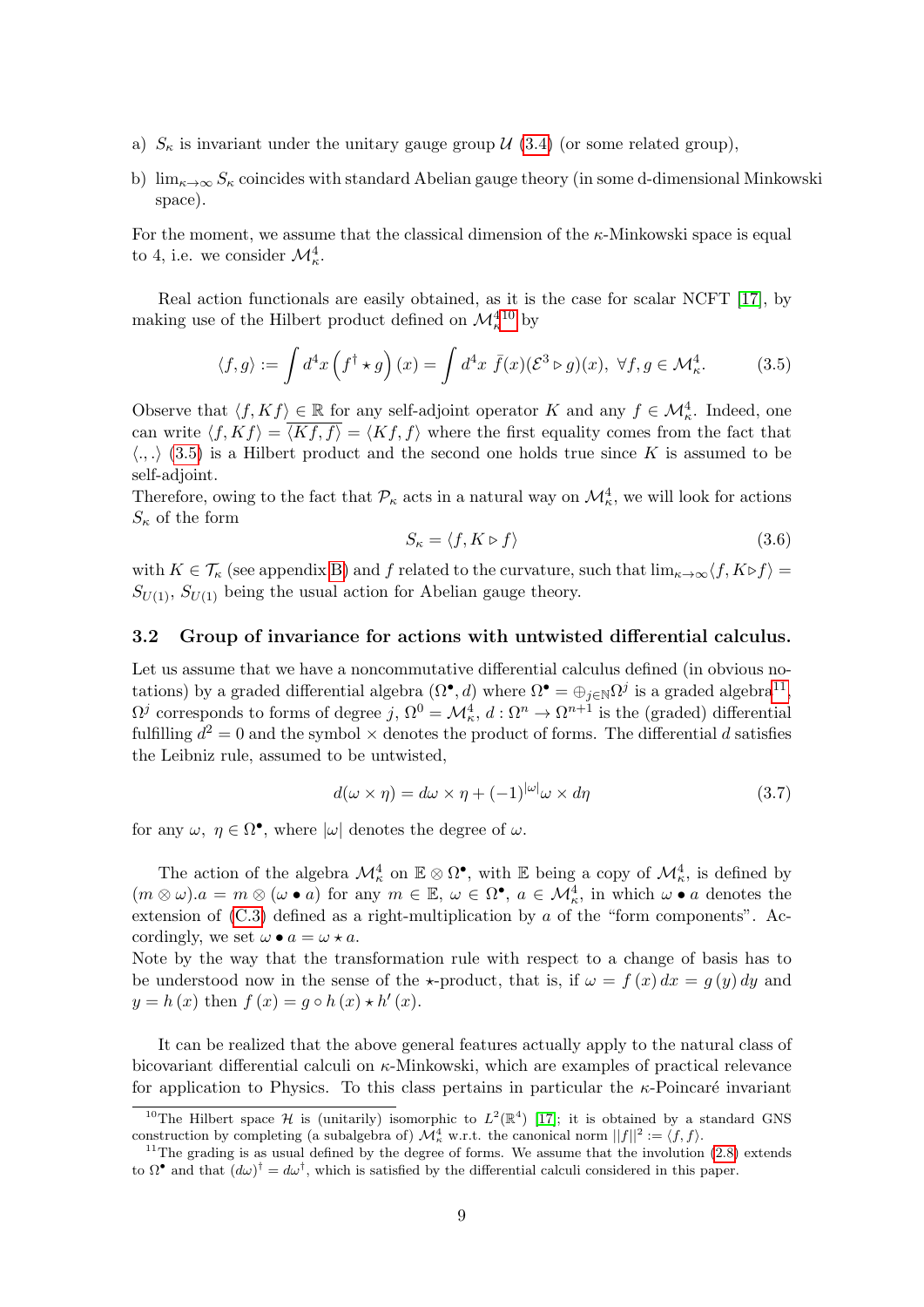calculus which has been singled out in [\[33\]](#page-26-1). For a classification of the bicovariant differential calculi, see [\[34\]](#page-26-2).

Recall that a Hermitian connection on a right-module [\[29\]](#page-25-14) can be defined as a map  $\nabla: \mathbb{E} \to \mathbb{E} \otimes \Omega^1$  such that

$$
\nabla(ma) = \nabla(m)a + m \otimes da,\tag{3.8}
$$

for any  $m \in \mathbb{E}$ ,  $a \in \mathcal{M}^4_{\kappa}$  and

$$
dh_0(m_1, m_2) = (\nabla(m_1), m_2) + (m_1, \nabla(m_2)), \tag{3.9}
$$

with  $h_0$  given here by [\(C.2\)](#page-23-3). Since  $\mathbb{E} \simeq \mathcal{M}^4_\kappa$  with  $\mathcal{M}^4_\kappa$  unital, it is easy to realize that  $\nabla$ is entirely determined by  $\nabla(\mathbb{I})$ . Setting  $\nabla(\mathbb{I}) := iA \in \Omega^1$ , one has<sup>[12](#page-9-0)</sup>

$$
\nabla(a) = iA \star a + da,\tag{3.10}
$$

with  $A^{\dagger} = A$  in view of [\(C.1\)](#page-23-4) and  $A \star a$  has been defined at the beginning of the subsection. The corresponding curvature is defined as a map

$$
F: \mathbb{E} \to \mathbb{E} \otimes \Omega^2, \quad iF := \nabla^2 \tag{3.11}
$$

leading to

$$
F = dA + iA \times A. \tag{3.12}
$$

More precisely, one could use the following equivalent definition: Consider the linear map  $\hat{\nabla}: E \otimes \Omega^1 \to E \otimes \Omega^2$  satisfying:

$$
\hat{\nabla}(m \otimes \omega) = \nabla(m) \times \omega + m \otimes d\omega \qquad (3.13)
$$

for any  $m \in \mathbb{E}, \omega \in \Omega^1$ . We define then the curvature operator to be the map  $\hat{\nabla} \circ \nabla$ :  $E \to E \otimes \Omega^2$ . For simplicity we drop the hat and write  $\nabla^2$ . The curvature 2-form F is then defined by  $iF = \nabla^2 (\mathbb{I}).$ 

The unitary gauge transformations act in the usual way on the (affine) space of gauge connections, namely  $\nabla^{\phi} = \phi^{-1} \circ \nabla \circ \phi$  for any  $\phi \in \text{Aut}_{h_0}(\mathbb{E})$  (see appendix [C\)](#page-23-1), from which one easily finds

<span id="page-9-2"></span>
$$
\nabla^{g}(a) = iA^{g} \star a + da, \quad A^{g} = g^{\dagger} \star A \star g + g^{\dagger} \star dg, \tag{3.14}
$$

together with

<span id="page-9-1"></span>
$$
F^g = g^\dagger \star F \star g,\tag{3.15}
$$

for any  $g \in \mathcal{U}$  and any  $a \in \mathcal{M}_{\kappa}^4$ . Note that  $\mathcal{U}$  acts on  $\mathbb{E} \otimes \Omega^{\bullet}$  as  $g \otimes \mathbb{I}_{\Omega^{\bullet}}$ .

We now look for gauge invariant real actions with polynomial dependence in the curvature.

Consider first the representative case of a  $\kappa$ -Poincaré invariant differential calculus [\[33\]](#page-26-1). Let  $(e^{\mu})_{(\mu=0,\dots,4)}$  be the 5-dimensional base of the forms whose components, however, are still functions of  $\mathcal{M}^4_{\kappa}$  (hence depending on 4 variables).

<span id="page-9-0"></span> $12A$  factor *i* is introduced to fit with most of the conventions of the physics literature.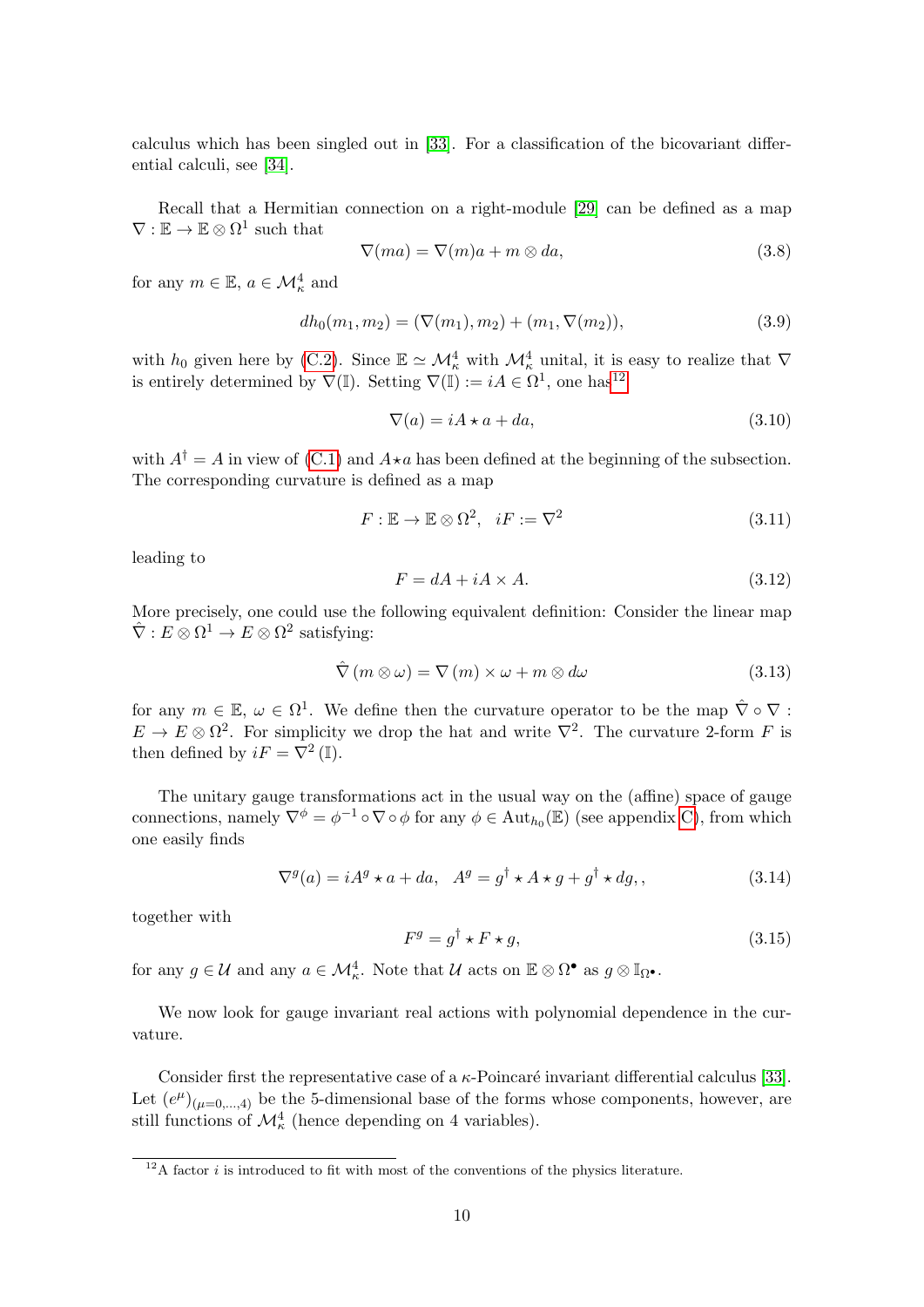Within this differential calculus, one can define a natural notion of integration of forms<sup>[13](#page-10-0)</sup>. In particular, for any 5-form  $\omega_5$ , one has  $\int \omega_5 = \int d\mu_5[\omega_5] = \int d^4x \; [\omega_5](x)$ where  $d\mu_5$  is a volume form and  $[\omega_5](x) \in \mathcal{M}^4_{\kappa}$  is the "component" of the 5-form  $\omega_5$  [\[35\]](#page-26-3). Furthermore,  $\Omega^{\bullet}$  can be equipped with an inner product

<span id="page-10-1"></span>
$$
\langle \omega, \eta \rangle = \int \omega^{\dagger} \times (\tilde{\star}\eta) = \int d^4x \, [\omega^{\dagger} \times (\tilde{\star}\eta)](x), \tag{3.16}
$$

which thus extends [\(3.5\)](#page-8-2). Here, the symbol  $\tilde{\star}$  denotes a noncommutative analogue of the Hodge operation:  $\tilde{\star}: \Omega^n \to \Omega^{5-n}$ ,  $n = 0, ..., 5$ , not to be confused with the star product. It is defined [\[35\]](#page-26-3), in obvious notations, by:

<span id="page-10-2"></span>
$$
\tilde{\star}(\mathbb{I}) = d\mu_5, \; \tilde{\star}(e^{\mu}) = \frac{1}{4!} \delta^{\mu\nu} \epsilon_{\nu\rho\lambda\theta\zeta} e^{\rho} \times e^{\lambda} \times e^{\theta} \times e^{\zeta}, \; \tilde{\star}(e^{\mu} \times e^{\nu}) = \frac{1}{3!} \delta^{\mu\gamma} \delta^{\nu\delta} \epsilon_{\gamma\delta\lambda\zeta\theta} e^{\lambda} \times e^{\zeta} \times e^{\theta}.
$$
\n(3.17)

In view of [\(3.15\)](#page-9-1) and the discussion given at the end of the subsection [3.1,](#page-7-1) a natural candidate for a real action of a gauge theory is then

<span id="page-10-4"></span>
$$
S_{\kappa} = \langle F, F \rangle = \int d^4x \ F_{\mu\nu}^{\dagger} \star F_{\mu\nu}
$$
 (3.18)

where [\(3.16\)](#page-10-1) and [\(3.17\)](#page-10-2) have been used to obtain the second equality and  $F_{\mu\nu}$  is the component of the 2-form curvature, namely  $F = \frac{1}{2}$  $\frac{1}{2}F_{\mu\nu}e^{\mu} \times e^{\nu}$ .  $S_{\kappa}$  is obviously  $\kappa$ -Poincaré in-variant, stemming from [\(2.13\)](#page-5-7). It can be easily verified that one has formally  $\lim_{\kappa \to \infty} S_{\kappa} =$  $S_{U(1)}$ .

Now, from [\(3.15\)](#page-9-1), one infers that

<span id="page-10-6"></span>
$$
\langle F^g, F^g \rangle = \int d^4x \, (\mathcal{E}^3(g) \star g^\dagger) \star F_{\mu\nu}^\dagger \star F_{\mu\nu}, \tag{3.19}
$$

for any  $g \in \mathcal{U}$ , so that  $\langle F^g, F^g \rangle$  is invariant under any unitary gauge transformation  $g \in \mathcal{U}$ satisfying the condition

$$
\mathcal{E}^3(g) \star g^\dagger = 1,\tag{3.20}
$$

which, owing to the fact that  $g^{\dagger} \star g = \mathbb{I}$ , can be (equivalently) rewritten as

<span id="page-10-3"></span>
$$
\mathcal{E}^3(g) = g. \tag{3.21}
$$

By using [\(2.20\)](#page-6-5) and [\(2.17\)](#page-6-4), eqn. [\(3.21\)](#page-10-3) can be expressed in terms of the Tomita operator  $\Delta_T$  [\(2.20\)](#page-6-5) as

<span id="page-10-5"></span>
$$
\Delta_T(g) = g. \tag{3.22}
$$

Let us summarize the above discussion. Within the above  $\kappa$ -Poincaré invariant calculus, we find that the most natural noncommutative extension of the (commutative) Abelian gauge theory provided by the polynomial action [\(3.18\)](#page-10-4) is not invariant under the unitary gauge group  $\mathcal{U}(3.4)$  $\mathcal{U}(3.4)$ .

However, it is still invariant under the group  $\mathcal{U}_{\Delta}$  involving, in particular, all the elements  $g(x_0; \vec{x})$  of U, i.e. the unitary elements of  $\mathcal{M}_{\kappa}^4$ , admitting a continuation on some domain  $U \subseteq \mathbb{C}$ ,  $\tilde{g}(z; \vec{x})$  with  $\Re(z) = x_0$ , such that according to  $(3.22)$   $\Delta_T(\tilde{g}(\Re(z); \vec{x})) =$  $\Delta_T(g(x_0; \vec{x})) = g(x_0; \vec{x})$ . Having this in mind, we simply set

$$
\mathcal{U}_{\Delta} := \{ g \in \mathcal{U}, \ \Delta_T(g) = g \}. \tag{3.23}
$$

At this point, some comments are in order:

<span id="page-10-0"></span><sup>&</sup>lt;sup>13</sup>The twisted trace can be used to construct a twisted K-cycle over the algebra leading to a noncommutative analog of integration and noncommutative analogue of Hodge duality on forms [\[35\]](#page-26-3).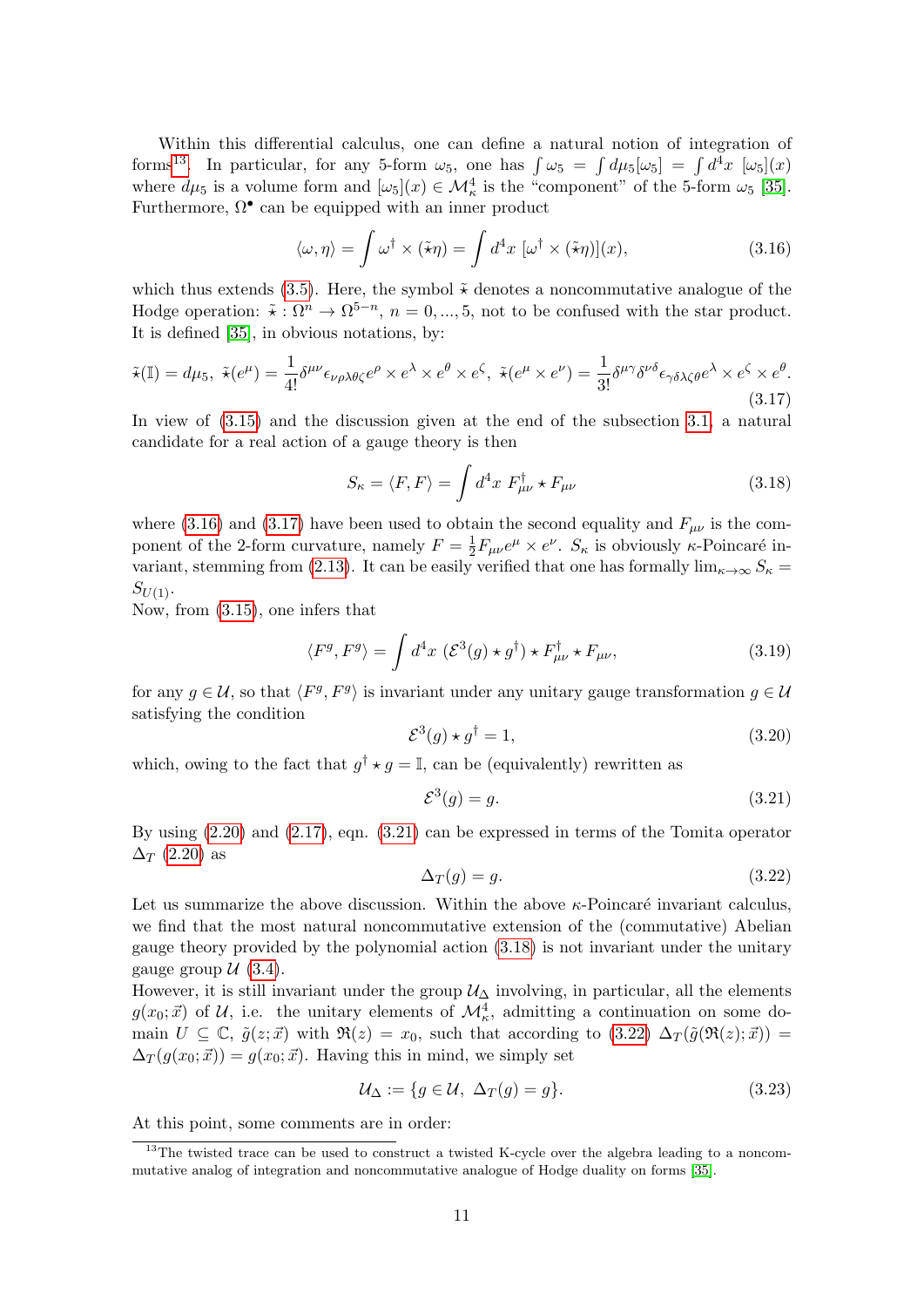1. If one is willing to consider seriously the (gauge) invariance related to  $\mathcal{U}_{\Delta}$ , it appears that the fulfillment of [\(3.22\)](#page-10-5) is a very strong constraint on the allowed gauge transformations which may severely restrict the content of  $\mathcal{U}_{\Delta}$  unless the algebra  $\mathcal{M}^4_{\kappa}$  is suitably enlarged, a task which is beyond the scope of this paper.

Note that any element g depending only on the spatial coordinates belongs to  $U_\Delta$ . This immediately follows from [\(2.17\)](#page-6-4). Upon using [\(2.7\)](#page-4-0) and [\(2.8\)](#page-4-1) for timeindependent functions  $g(\vec{x})$ , one easily realizes that any element  $g(\vec{x}) \in \mathcal{U}_{\Delta}$  is of the form  $g(\vec{x}) = e^{i\omega(\vec{x})}$  with  $\omega(\vec{x}) \in \mathcal{M}_{\kappa}^4$ .

In the same way, one easily realizes that gauge transformations depending only on time  $g(x_0) \in \mathcal{U}_{\Delta}$  must be of the form

<span id="page-11-0"></span>
$$
g(x_0) = e^{i\varphi(x_0)},
$$
\n(3.24)

while, denoting  $\tilde{g}(z) = e^{i\tilde{\varphi}(z)}$  with  $\Re(z) = x_0$ , a continuation of g on some domain  $U \subseteq \mathbb{C}$ , one must have

<span id="page-11-1"></span>
$$
\mathcal{E}^3 \triangleright \tilde{\varphi}(x_0) = \tilde{\varphi}(x_0 + i\frac{3}{\kappa}) = \tilde{\varphi}(x_0)
$$
\n(3.25)

which however cannot necessarily fulfill the condition [\(2.10\)](#page-4-5) (unless  $\varphi(x_0)$  is constant). For instance, pick  $g(x_0) = e^{i \tanh(x_0)}$ ; it verifies [\(3.24\)](#page-11-0) and [\(3.25\)](#page-11-1) (as well as [\(2.9\)](#page-4-4)) but the Fourier transform is not compactly supported so that [\(2.10\)](#page-4-5) is not satisfied. Hence  $g(x_0)$  [\(3.24\)](#page-11-0) does not belong to  $\mathcal{M}_\kappa^4$  unless the constraints [\(2.9\)](#page-4-4), [\(2.10\)](#page-4-5) are revisited.

Examining how  $\mathcal{M}^4_{\kappa}$  can actually be enlarged in such a way that it allows for the existence of non trivial time-depending gauge transformations satisfying [\(3.22\)](#page-10-5) is beyond the scope of this paper. In the section [4,](#page-12-0) we will follow an alternative more algebraic route which gives rise to polynomial functionals on  $\mathcal{M}^d_{\kappa}$  invariant under the full gauge group  $U$ .

2. Notice that invariance under the full gauge group U of functionals  $\sim \langle f, K \triangleright f \rangle$  where  $K \in \mathcal{P}_{\kappa}$  (with K a morphism of algebra and  $[K, \mathcal{E}] = 0$ , the case of practical interest) cannot be achieved. Indeed, one has

$$
\int d^4x \ F_{\mu\nu}^{g^{\dagger}} \star K \rhd F_{\mu\nu}^{g} = \int d^4x \ \mathcal{E}^3 K(g) \star g^{\dagger} \star F_{\mu\nu}^{\dagger} \star g \star K \rhd g^{\dagger} \star F_{\mu\nu}
$$
 (3.26)

so that the invariance is realized provided  $\mathcal{E}^3 K \triangleright g \star g^{\dagger} = 1$  and  $g \star K \triangleright g^{\dagger} = 1$ . It follows that  $K \triangleright (\mathcal{E}^3 \star g^{\dagger}) = 1$  must hold true which however is not verified for any  $g \in \mathcal{U}$ .

3. The above conclusion also applies to any differential calculus whose differential is untwisted, as described at the beginning of this subsection. Such a framework leads to untwisted gauge transformations, as given by [\(3.14\)](#page-9-2), [\(3.15\)](#page-9-1). This holds true in particular for the natural class of bicovariant differential calculi on  $\kappa$ -Minkowski. Requiring the  $\kappa$ -Poincaré invariance forces the use of the Lebesgue integral behav-ing as a twisted trace in the polynomial action functional<sup>[14](#page-11-2)</sup>, by eqn.  $(2.13)$ . This leads, upon gauge transformation, to a behaviour similar to the one described by [\(3.19\)](#page-10-6)-[\(3.22\)](#page-10-5), which arises simply because there is nothing in the present untwisted framework that may compensate the contribution stemming from the modular twist  $\mathcal{E}^3(g)$  showing up when unitary gauge factors g,  $g^{\dagger}$  are permuted, due to [\(2.16\)](#page-5-4).

<span id="page-11-2"></span><sup>&</sup>lt;sup>14</sup>This may come either from a proper extension of the inner product  $(3.16)$  or simply "put by hand" for practical purpose in the action functional.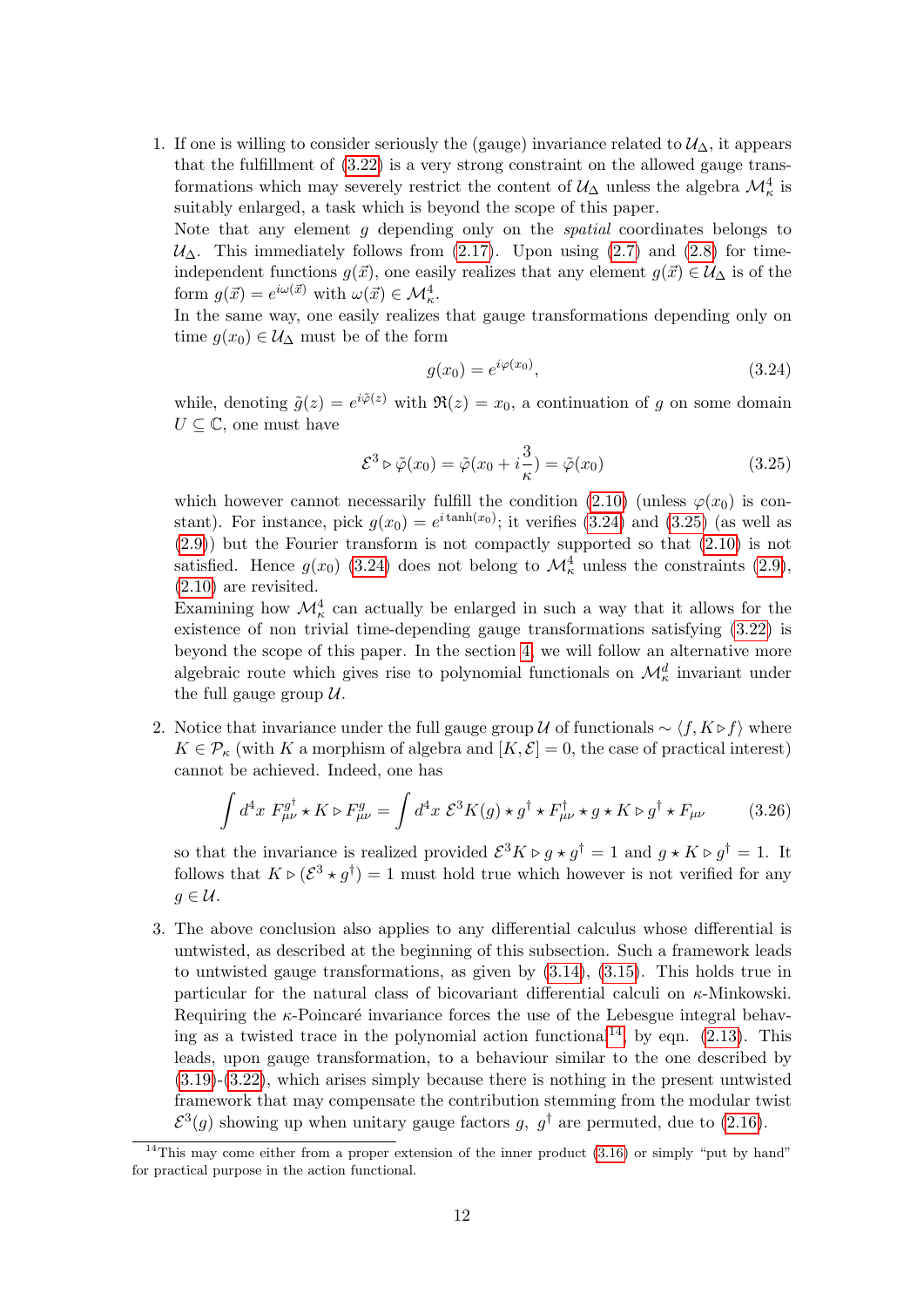4. Through this paper, we use noncommutative connections on a right-module which is the most often used description in the NCFT literature. The case of noncommutative (linear) connections on a bimodule [\[29\]](#page-25-14) is more involved and needs further investigation to be carried out. The corresponding analysis has been undertaken and will be presented in a forthcoming publication.

We now consider another more algebraic route which will lead to polynomial functionals invariant under the full gauge group  $\mathcal U$ . This can be achieved by selecting a suitable twisted differential calculus and extending the notion of noncommutative connection in such a way that the net effects on the resulting (hence twisted) gauge transformations compensate the effect of the modular twist  $\mathcal{E}^3 = \Delta_T^{-1}$  related to the integral [\(2.16\)](#page-5-4). Recall that twisted gauge transformations show up whenever e.g. the differential  $d$  is twisted. Namely one has now the following twisted Leibniz rule (in obvious notations)  $d(\omega \times \eta) = d\omega \times \eta + (-1)^{|\omega|} \rho(\omega) \times d\eta$  for any  $\omega, \ \eta \in \Omega^{\bullet}$ , in which  $\rho : \mathcal{M}_{\kappa}^d \to \mathcal{M}_{\kappa}^d$  is some (auto)morphism of  $\mathcal{M}_{\kappa}^d$ . This generally forces the occurence of a twist in the gauge transformations in order to ensure the stability of the space of connections under the gauge group action. We note that twisted structures in noncommutative geometry appear in the context of Twisted Spectral Triples [\[26\]](#page-25-11). Twisted Spectral Triples also appeared very recently within the context of the noncommutative formulation of the Standard Model (see e.g. [\[28\]](#page-25-13) and references therein).

## <span id="page-12-0"></span>4 Gauge-invariant models from twisted connections.

In this section, we will select a natural Abelian Lie algebra of (bi)twisted derivations belonging to the so-called "deformed translation algebra"  $\mathcal{T}_{\kappa} \subset \mathcal{P}_{\kappa}$ . These twisted derivations are sometimes called  $(\tau,\sigma)$ -derivations in the mathematical literature where  $\tau$  and  $\sigma$  are morphisms deforming the usual Leibniz rule characterizing the derivations. They appeared in particular in the context of Ore extensions [\[36\]](#page-26-4) and Hom-Lie algebras [\[37\]](#page-26-5).

We move from the 4- to the d-dimensional  $\kappa$ -Minkowski space  $\mathcal{M}^d_{\kappa}$  and consider a set of d twisted derivations. The algebra for  $\mathcal{M}^d_\kappa$  is defined by the obvious replacement  $\mathbb{R}^4 \to \mathbb{R}^d$ in  $(2.9)-(2.11)$  $(2.9)-(2.11)$  and below, while the modular twist is given by  $(2.24)$ . The expressions for the corresponding star product and involution are defined in the last paragraph of the subsection [2.2.](#page-5-0)

To clarify the notations and avoid confusion between twists [\(2.16\)](#page-5-4), in particular the modular twist, we now change the usual notations of the literature and replace from now on the symbols  $\tau$  and  $\sigma$  respectively by  $\alpha$  and  $\beta$ . We will call twisted derivations (resp. bitwisted) the  $(\mathbb{I}, \beta)$ -derivations (resp. the  $(\alpha, \beta)$ -derivations).

In the subsection [4.1,](#page-13-0) we generalize the by-now standard notion of derivation-based differential calculus [\[29\]](#page-25-14) and construct a differential calculus based on bitwisted derivations which formally reduces to the usual de Rham differential calculus at the commutative limit  $\kappa \to \infty$ . Notice that this can be viewed as a further extension of [\[38\]](#page-26-6) where the so-called  $\epsilon$ -derivations were considered.

We then consider the case of twisted derivations-based differential calculus in the subsection [4.2](#page-15-0) and extend the notion of noncommutative connection on a (right-)module to twisted connections together with their gauge transformations. This generalizes the notion of ε-connection developed in [\[38\]](#page-26-6).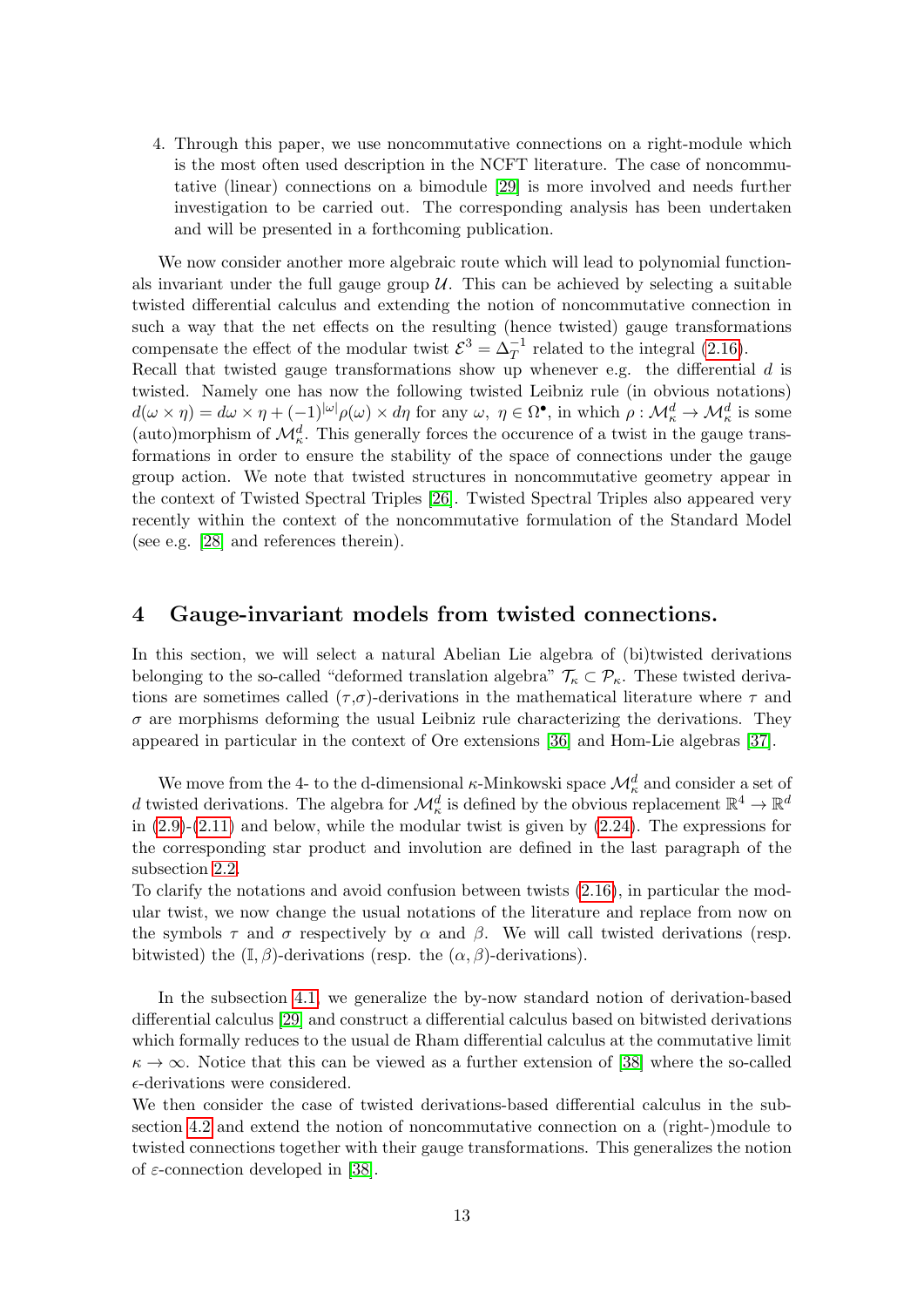Then looking for action functionals of the form [\(3.6\)](#page-8-4) invariant under the full gauge group [\(3.4\)](#page-7-7), we show in the subsections [4.3](#page-16-0) and [4.4](#page-18-0) the existence of a strong relation between gauge-invariance of the action, the classical dimension of the  $\kappa$ -Minkowski space and the properties of the twists of the chosen differential calculus. In particular, we show that within the framework developed in the subsection [4.3,](#page-16-0) the coexistence of the  $\kappa$ -Poincaré invariance and the gauge invariance implies that the unique value for the classical dimension of the  $\kappa$ -Minkowski space is equal to 5. These results are then discussed.

#### <span id="page-13-0"></span>4.1 Noncommutative differential calculus based on twisted derivations.

In the following,  $\alpha$  and  $\beta$  will be assumed to be regular automorphisms of  $\mathcal{M}_{\kappa}^d$ . Recall that a bitwisted  $(\alpha,\beta)$ -derivation X of  $\mathcal{M}_\kappa^d$  is defined as a map  $X:\mathcal{M}_\kappa^d\to\mathcal{M}_\kappa^d$  satisfying

<span id="page-13-3"></span>
$$
X(a \star b) = X(a) \star \alpha(b) + \beta(a) \star X(b), \tag{4.1}
$$

for any  $a, b \in \mathcal{M}_{\kappa}^d$ , that is, a derivation whose Leibniz rule is twisted by the two automorphisms  $\alpha$  and  $\beta$  of  $\mathcal{M}_{\kappa}^d$ .

Assume that one has a family of such bitwisted derivations,  $X_{\mu}$ ,  $\mu = 0, ..., (D-1)$  generating an Abelian Lie algebra, i.e.  $[X_\mu, X_\nu] = 0$  denoted by  $\mathfrak{D}$ . Here, D is not necessarely equal to d.

It turns out that the notion of noncommutative differential calculus based on a Lie algebra of derivations of an associative algebra can be straightforwardly extended to a differential calculus based on an Abelian Lie algebra of bitwisted derivations, together with the notion of connection on a (right-)module presented in the next subsections.

Let  $\Omega^n(\mathfrak{D}, \mathbb{E}), n \in \mathbb{N}$ , be the linear space of  $n-Z(\mathcal{M}_\kappa^d)$ -linear antisymmetric forms with value in  $\mathbb{E}, \omega : \mathfrak{D}^n \to \mathbb{E}$  satisfying

$$
\omega(X_1, X_2, \dots, X_n) \in \mathbb{E},\tag{4.2}
$$

<span id="page-13-1"></span>
$$
\omega(X_1, X_2, ..., X_n, z) = \omega(X_1, X_2, ..., X_n) \star z,
$$
\n(4.3)

for any z in  $Z(\mathcal{M}_\kappa^d)$ , the center of  $\mathcal{M}_\kappa^d$  and any  $X_1,...X_n \in \mathfrak{D}$ . In [\(4.3\)](#page-13-1), X.z is defined by  $(X \cdot z)(a) := X(a) \star z = z \star X(a) = (z \cdot X)(a)$  for any  $a \in M_{\kappa}^d$ . Note that  $\mathfrak{D}$  carries a bimodule structure over  $Z(\mathcal{M}^d_{\kappa}).$ 

We set as usual

$$
\Omega^{\bullet} := \bigoplus_{n=0}^{D-1} \Omega^n(\mathfrak{D}, \mathbb{E}),\tag{4.4}
$$

and  $\Omega^0 = \mathcal{M}_\kappa^d$ .

Then, it is a simple matter of standard computation to verify that the set of data  $(\Omega^{\bullet}, \mathbf{d})$  defines a differential algebra with the product  $\times$  and the differential **d** satisfying, as usual:

$$
\mathbf{d}: \Omega^p(\mathfrak{D}, \mathbb{E}) \to \Omega^{p+1}(\mathfrak{D}, \mathbb{E}), \ \forall p \in \{0, ..., (D-1)\}
$$
(4.5)

<span id="page-13-2"></span>
$$
\mathbf{d}^2 = 0,\tag{4.6}
$$

are respectively given by

$$
(\omega \times \eta)(X_1, ..., X_{p+q})
$$
  
=  $\frac{1}{p!q!} \sum_{s \in \mathfrak{S}(p+q)} (-1)^{\text{sign}(s)} \omega(X_{s(1)}, ..., X_{s(p)}) \star \eta(X_{s(p+1)}, ..., X_{s(q)}),$  (4.7)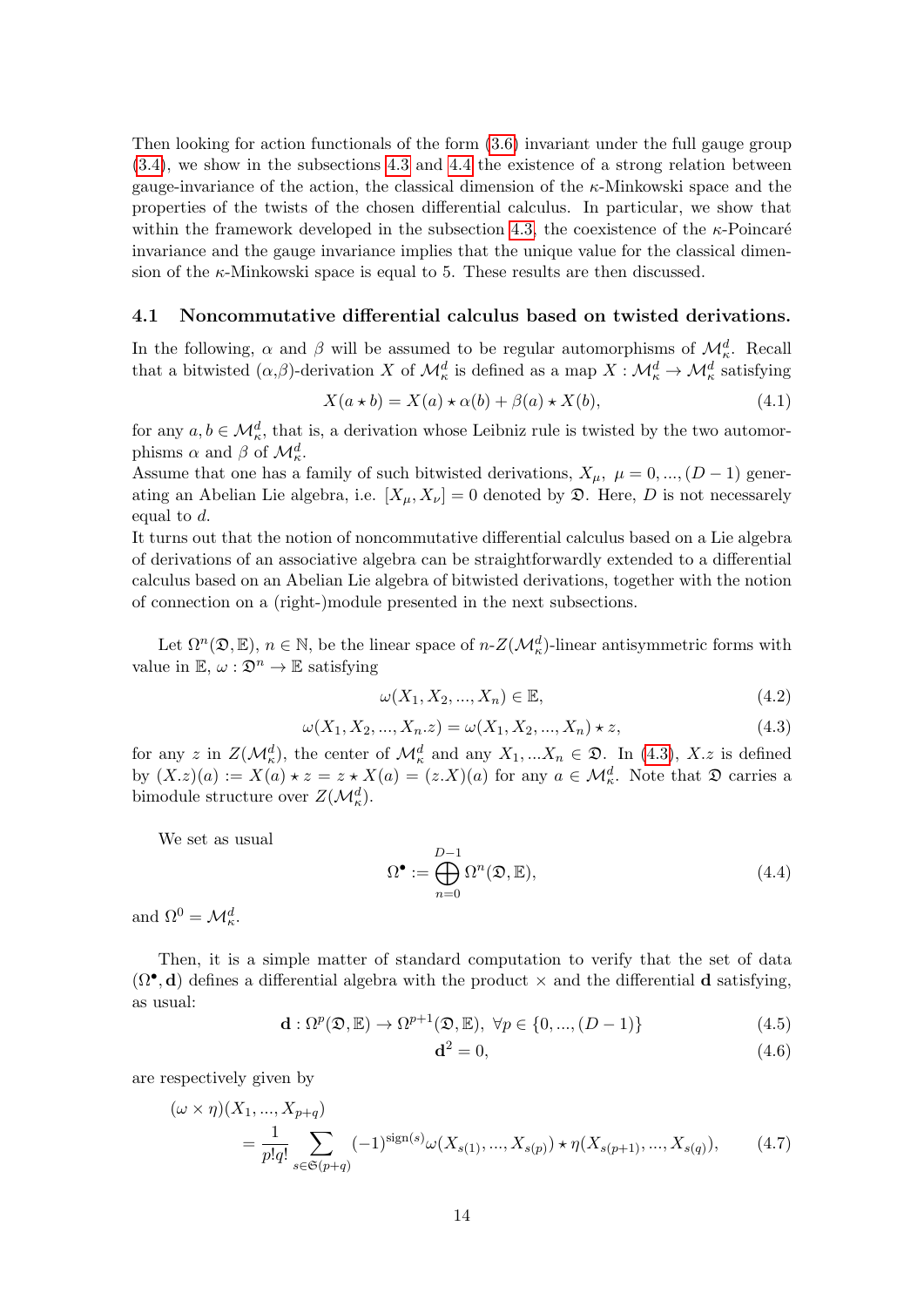and

<span id="page-14-0"></span>
$$
\mathbf{d}\omega(X_1, X_2, ..., X_{p+1}) = \sum_{i=1}^{p+1} (-1)^{i+1} X_i \big(\omega(X_1, ..., \vee_i, ..., X_{p+1})\big),\tag{4.8}
$$

for any  $\omega \in \Omega^p(\mathfrak{D}, \mathbb{E}), \eta \in \Omega^q(\mathfrak{D}, \mathbb{E})$  and any elements of  $\mathfrak{D}$ , where in [\(4.7\)](#page-13-2)  $\mathfrak{S}(p+q)$  denotes as usual the symmetric group of  $p+q$  elements,  $sign(s)$  is the signature of the permutation s and in [\(4.8\)](#page-14-0) the symbol  $\vee_i$  denotes the omission of the element  $X_i$ .

Keeping in mind the duality between  $\mathcal{T}_{\kappa}$  and  $\mathcal{M}^d_{\kappa}$  and the fact that one looks for actions with suitable commutative limit, it is natural to focus on those  $X_{\mu}$  verifying  $X_{\mu} \in \mathcal{T}_{\kappa}$ . This implies a strong restriction on the possible allowed form for these objects. Indeed, if  $X_{\mu} \in \mathcal{T}_{\kappa}$  verifies [\(4.1\)](#page-13-3), then one must also have

<span id="page-14-1"></span>
$$
\Delta(X_{\mu}) = X_{\mu} \otimes \alpha + \beta \otimes X_{\mu} \tag{4.9}
$$

with  $\alpha \in \mathcal{T}_{\kappa}$  and  $\beta \in \mathcal{T}_{\kappa}$  so that  $[X_{\mu}, \alpha] = 0$ ,  $[X_{\mu}, \beta] = 0$  since  $\mathcal{T}_{\kappa}$  is Abelian.

Since  $\alpha$  and  $\beta$  must be compatible with the structures of algebra in  $\mathcal{M}_{\kappa}^d$ , one must have  $\Delta(\alpha) = \alpha \otimes \alpha$  and  $\Delta(\beta) = \beta \otimes \beta$ . This, combined to the fact that  $\mathcal{T}_{\kappa}$  is generated by  $\mathcal{E}_{\kappa}$ (together with the  $P_\mu$ 's) implies  $\alpha = \mathcal{E}^{x_1}$ ,  $\beta = \mathcal{E}^{x_2}$  where  $x_1$  and  $x_2$  are two real numbers. Since any element of  $\mathcal{T}_{\kappa}$  is a finite linear combination of powers of the generators and that any  $X_{\mu}$  must obey a twisted Leibniz rule as [\(4.1\)](#page-13-3), the possible allowed combinations are of the form  $X_0 = \sum a_{u_1v_1} \mathcal{E}^{u_1} P_0^{v_1}$  and  $X_i = \sum b_{u_2v_2} \mathcal{E}^{u_2} P_i^{v_2}$  where  $a_{u_1v_1}$ ,  $b_{u_2v_2}$  are constants and the  $u, v$ 's are numbers. Finally, plugging these 2 expressions into  $(4.9)$  and identifying the left- and right-handside singles out the unique following one-parameter family of bitwisted derivations:

<span id="page-14-2"></span>
$$
X_0 = \kappa \mathcal{E}^{\gamma} (1 - \mathcal{E}) \text{ and } X_i = \mathcal{E}^{\gamma} P_i \text{ for } i = 1, ..., (d - 1)
$$
 (4.10)

where  $\mathcal{E}, P_i \in \mathcal{P}_\kappa$  (see appendix [B\)](#page-21-1) and  $\gamma$  is a real parameter to be fixed in a while).

We denote  $\mathfrak{D}_{\gamma}$  the Abelian Lie algebra of twisted derivations generated by [\(4.10\)](#page-14-2). It can be easily verified by using the relations [\(B.12\)](#page-22-0)-[\(B.14\)](#page-22-1) that  $\alpha$  and  $\beta$  do not depend on μ and that the  $X_\mu$ 's [\(4.10\)](#page-14-2) verify  $\alpha = \mathcal{E}^\gamma$  and  $\beta = \mathcal{E}^{\gamma+1}$ , stemming from

<span id="page-14-3"></span>
$$
X_{\mu}(a \star b) = X_{\mu}(a) \star (\mathcal{E}^{\gamma} \triangleright b) + (\mathcal{E}^{1+\gamma} \triangleright a) \star X_{\mu}(b). \tag{4.11}
$$

The operators  $X_{\mu}$ ,  $\mu = 0, \ldots, (d-1)$  are self-adjoint. For instance, standard algebraic manipulations using  $(B.4)-(B.9)$  $(B.4)-(B.9)$ ,  $(B.12)$  and  $(2.13)$  yield

$$
\langle X_i(f), g \rangle = \int d^d x \ S(\mathcal{E}^\alpha P_i)^\dagger \triangleright f^\dagger \star g = -\int d^d x \ \mathcal{E}^{-1-\alpha} P_i \triangleright f^\dagger \star g
$$
  
= 
$$
-\int d^d x \ P_i \triangleright f^\dagger \star \mathcal{E}^{1+\alpha} g = \int d^d x \ f^\dagger \star \mathcal{E}^\alpha P_i \triangleright g = \langle f, X_i(g) \rangle. \tag{4.12}
$$

for any  $f, g \in \mathcal{M}_{\kappa}^d$ . One proceeds similarly for  $X_0$ .

We observe that the  $X_\mu$ 's [\(4.10\)](#page-14-2) are closely related to the operators used to build the (2-d and 4-d) Dirac operator involved in the modular spectral triple presented in [\[27\]](#page-25-12). In particular, the case  $\gamma = 0$  exhibits a salient feature: the corresponding twisted derivations are the unique elements of  $\mathcal{T}_{\kappa}$  linked to a Dirac operator with suitable properties for a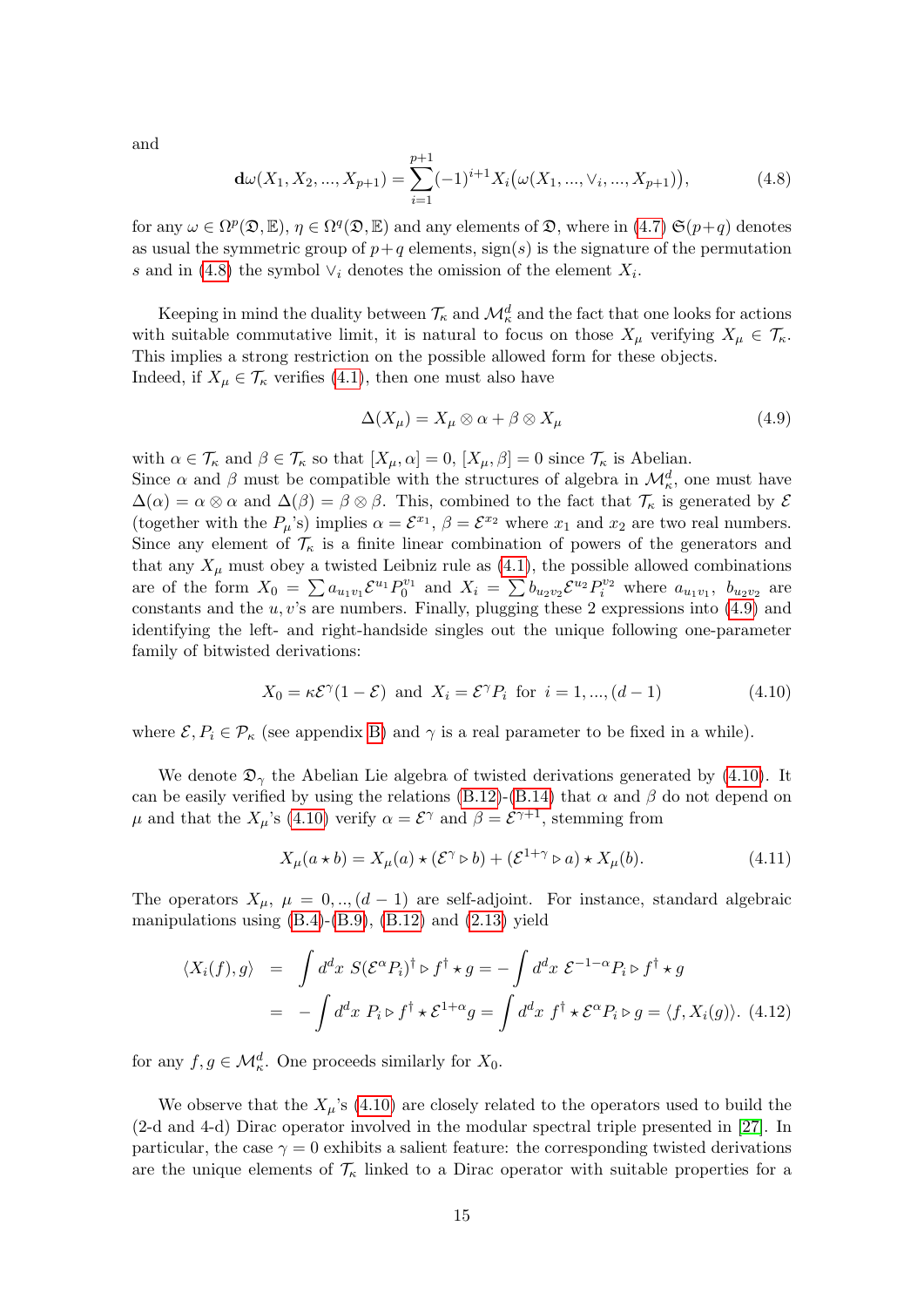modular spectral triple [\[27\]](#page-25-12). Notice that the mass dimension of the  $X_\mu$ 's is  $[X_\mu]=1$ . Moreover, one obtains, using [\(B.1\)](#page-22-4)-[\(B.3\)](#page-22-5)

$$
[X_{\mu}, X_{\nu}] = 0 \text{ and } \lim_{\kappa \to 0} X_{\mu} = P_{\mu} \text{ for } \mu, \nu = 0, ..., (d - 1), \tag{4.13}
$$

so that the Abelian Lie algebra generated by [\(4.10\)](#page-14-2) coincides with the usual Lie algebra of translations in the commutative limit.

#### <span id="page-15-0"></span>4.2 Twisted connections.

In this subsection, we assume that we have  $\gamma = 0$ . Hence,  $\alpha = \mathbb{I}, \beta = \mathcal{E}$  and the twisted derivations [\(4.10\)](#page-14-2) generating  $\mathfrak{D}_0$  reduce to

<span id="page-15-1"></span>
$$
X_0 = \kappa(1 - \mathcal{E}), \quad X_i = P_i, \quad i = 1, ..., (d - 1)
$$
\n
$$
(4.14)
$$

with the twisted Leibniz rule [\(4.11\)](#page-14-3) simplifying into  $X_\mu(a \star b) = X_\mu(a) \star b + (\mathcal{E} \triangleright a) \star X_\mu(b)$ . The underlying differential calculus is assumed to be of the type presented in the subsection [4.1](#page-13-0) where the Abelian Lie algebra of twisted derivations is the one generated by  $(4.14)$ . Note that one must have now  $D = d$ .

Given  $\mathfrak{D}_0$ , we define a twisted connection as a map such that for any  $X_\mu \in \mathfrak{D}_0$ ,  $\nabla_{X_\mu} : \mathbb{E} \to \mathbb{E}$  ( $\mathbb{E}$  is still a copy of  $\mathcal{M}_\kappa^d$ ) satisfies:

<span id="page-15-2"></span>
$$
\nabla_{X_{\mu}+X'_{\mu}}(m) = \nabla_{X_{\mu}}(m) + \nabla_{X'_{\mu}}(m) \tag{4.15}
$$

$$
\nabla_{z.X_{\mu}}(m) = \nabla_{X_{\mu}}(m) \star z \tag{4.16}
$$

$$
\nabla_{X_{\mu}}(m \star a) = \nabla_{X_{\mu}}(m) \star a + \tilde{\beta}(m) \star X_{\mu}(a), \tag{4.17}
$$

for any  $m \in \mathbb{E}, X_{\mu}, X_{\mu}' \in \mathfrak{D}_0, z \in Z(\mathcal{M}_{\kappa}^d), a \in \mathcal{M}_{\kappa}^d$ . In [\(4.17\)](#page-15-2), we have introduced a morphism  $\tilde{\beta} : \mathbb{E} \to \mathbb{E}$  whose action on the module is simply defined by  $\tilde{\beta}(m) = \beta(m) = \mathcal{E} \triangleright m$ for any  $m$  in  $\mathbb{E} \simeq \mathcal{M}_\kappa^d$ .

From [\(4.17\)](#page-15-2), it follows that

$$
\nabla_{X_{\mu}}(a) = A_{X_{\mu}} \star a + X_{\mu}(a), \tag{4.18}
$$

$$
A_{X_{\mu}} := \nabla_{X_{\mu}}(\mathbb{I}).\tag{4.19}
$$

Now, for any "matter" gauge transformation [\(3.2\)](#page-7-4), one can write

$$
\nabla_{X_{\mu}}(g \star a) = \nabla_{X_{\mu}}(g) \star a + (\mathcal{E} \triangleright g) \star X_{\mu}(a)
$$
  
\n
$$
= (A_{X_{\mu}} \star g + X_{\mu}(g)) \star a + (\mathcal{E} \triangleright g) \star X_{\mu}(a). \tag{4.20}
$$

Thus, we define the gauge transformations of the twisted connection as

$$
\nabla^{\phi} := (\beta \circ \phi^{-1}) \circ \nabla \circ \phi \tag{4.21}
$$

for any  $\phi \in \text{Aut}_{h_0}$  (see appendix [C\)](#page-23-1) or equivalently

$$
\nabla_{X_{\mu}}^{g}(a) := (\mathcal{E} \triangleright g^{\dagger}) \star \nabla_{X_{\mu}} (g \star a), \ \ \forall g \in \mathcal{U}, \ \forall a \in \mathcal{M}_{\kappa}^{d}, \tag{4.22}
$$

which therefore represents a twisted gauge transformation related to the twist  $\beta = \mathcal{E}$ .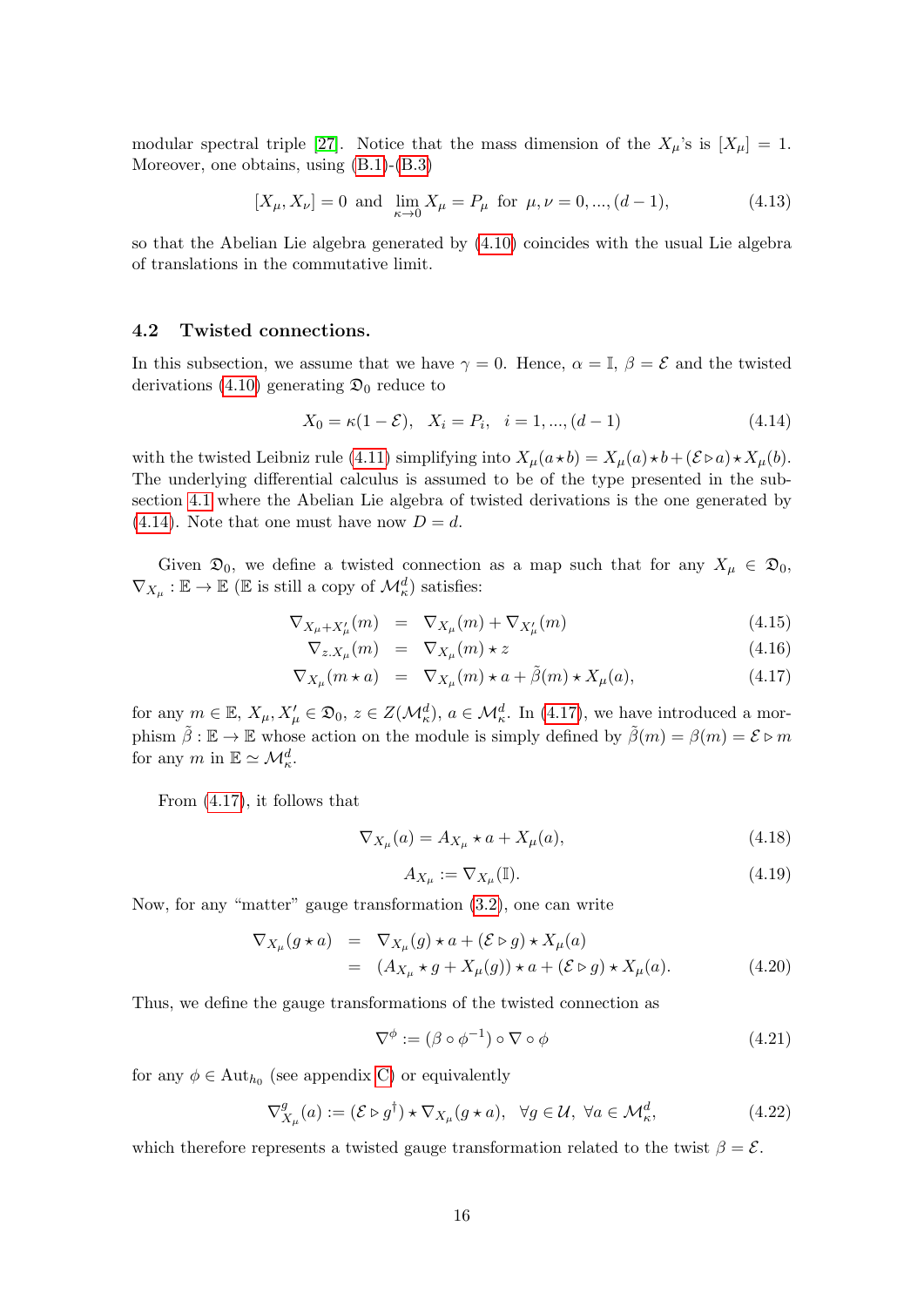It simply follows that

$$
\nabla_{X_{\mu}}^{g}(a) = A_{X_{\mu}}^{g} \star a + X_{\mu}(a)
$$
\n(4.23)

with

<span id="page-16-3"></span>
$$
A_{X_{\mu}}^{g} = (\mathcal{E} \triangleright g^{\dagger}) \star A_{X_{\mu}} \star g + (\mathcal{E} \triangleright g^{\dagger}) \star X_{\mu}(g), \tag{4.24}
$$

for any  $q \in \mathcal{U}$ , which thus differs from the untwisted gauge transformations of the noncommutative gauge potential by the presence of the twist  $\beta = \mathcal{E}$ . We set

$$
A_{\mu} := A_{X_{\mu}}.\tag{4.25}
$$

Using the framework defining the general twisted differential calculus of subsection [4.1,](#page-13-0) the above expressions easily extend to  $\nabla : \mathbb{E} \to \mathbb{E} \otimes \Omega^1$  (with  $\Omega^j := \Omega^j(\mathfrak{D}_0, \mathbb{E})$ , for any  $j \in \{0, ..., (d-1)\}\$  and one obtains in particular

<span id="page-16-1"></span>
$$
\nabla(a) = A \star a + 1 \otimes da, \quad A^g = (\mathcal{E} \triangleright g^\dagger) \star A \star g + (\mathcal{E} \triangleright g^\dagger) \star dg,
$$
 (4.26)

with  $A \in \Omega^1$ , d can be straightforwardly defined from [\(4.8\)](#page-14-0) with  $d^2 = 0$  thanks to the fact that the  $X_{\mu}$ 's commute with each other. In [\(4.26\)](#page-16-1) we have used the explicit expression for the action of the algebra on the module (see below eqn. [\(3.7\)](#page-8-5)).

Now, the curvature related to the twisted connection is defined as a map such that for any  $X_{\mu}, X_{\nu} \in \mathfrak{D}_0$ ,  $F(X_{\mu}, X_{\nu}): \mathbb{E} \to \mathbb{E}$  with

$$
F_{\mu\nu} := F(X_{\mu}, X_{\nu}) = \nabla_{X_{\mu}} \circ \beta^{-1} \circ \nabla_{X_{\nu}} - \nabla_{X_{\nu}} \circ \beta^{-1} \circ \nabla_{X_{\mu}}, \tag{4.27}
$$

with still  $\beta = \mathcal{E}$ . One has  $F_{\mu\nu}(m \star a) = F_{\mu\nu}(m) \star \beta^{-1}(a)$ . We set

<span id="page-16-2"></span>
$$
F_{\mu\nu} = X_{\mu}(\mathcal{E}^{-1} \triangleright A_{\nu}) - X_{\nu}(\mathcal{E}^{-1} \triangleright A_{\mu}) + A_{\mu} \star (\mathcal{E}^{-1} \triangleright A_{\nu}) - A_{\nu} \star (\mathcal{E}^{-1} \triangleright A_{\mu}). \tag{4.28}
$$

Notice that this latter expression extends to  $\Omega^2$ , namely from the subsection [4.1,](#page-13-0) one has

$$
F = d\beta^{-1}(A) + A \times \beta^{-1}(A),
$$
\n(4.29)

where  $(\beta^{-1}\omega)(X_1, ..., X_p) = \beta^{-1}(\omega(X_1, ..., X_p))$  for any  $\omega \in \Omega^p$  and still  $\beta = \mathcal{E}$ .

Now, combining [\(4.28\)](#page-16-2) with [\(4.24\)](#page-16-3), a standard computation yields

<span id="page-16-4"></span>
$$
F_{\mu\nu}^{g} = \beta(g^{\dagger}) \star F_{\mu\nu} \star \beta^{-1}(g) = (\mathcal{E} \triangleright g^{\dagger}) \star F_{\mu\nu} \star (\mathcal{E}^{-1} \triangleright g), \tag{4.30}
$$

for any  $g \in \mathcal{U}$ .

The extension of the present construction to any Abelian Lie algebra  $\mathfrak D$  of twisted derivations [\(4.1\)](#page-13-3) with  $\alpha = \mathbb{I}$  is straightforward.

#### <span id="page-16-0"></span>4.3 Fixing space-time dimension from gauge invariance requirement.

Given the Abelian Lie algebra of twisted derivations  $\mathfrak{D}_0$ , together with the corresponding differential calculus and related twisted connection and curvature derived in the subsection [4.2,](#page-15-0) we now look for gauge-invariant action functionals of the form

<span id="page-16-5"></span>
$$
S_{\kappa} = \int d^d x \ F_{\mu\nu}^{\dagger} \star J(F_{\mu\nu}), \tag{4.31}
$$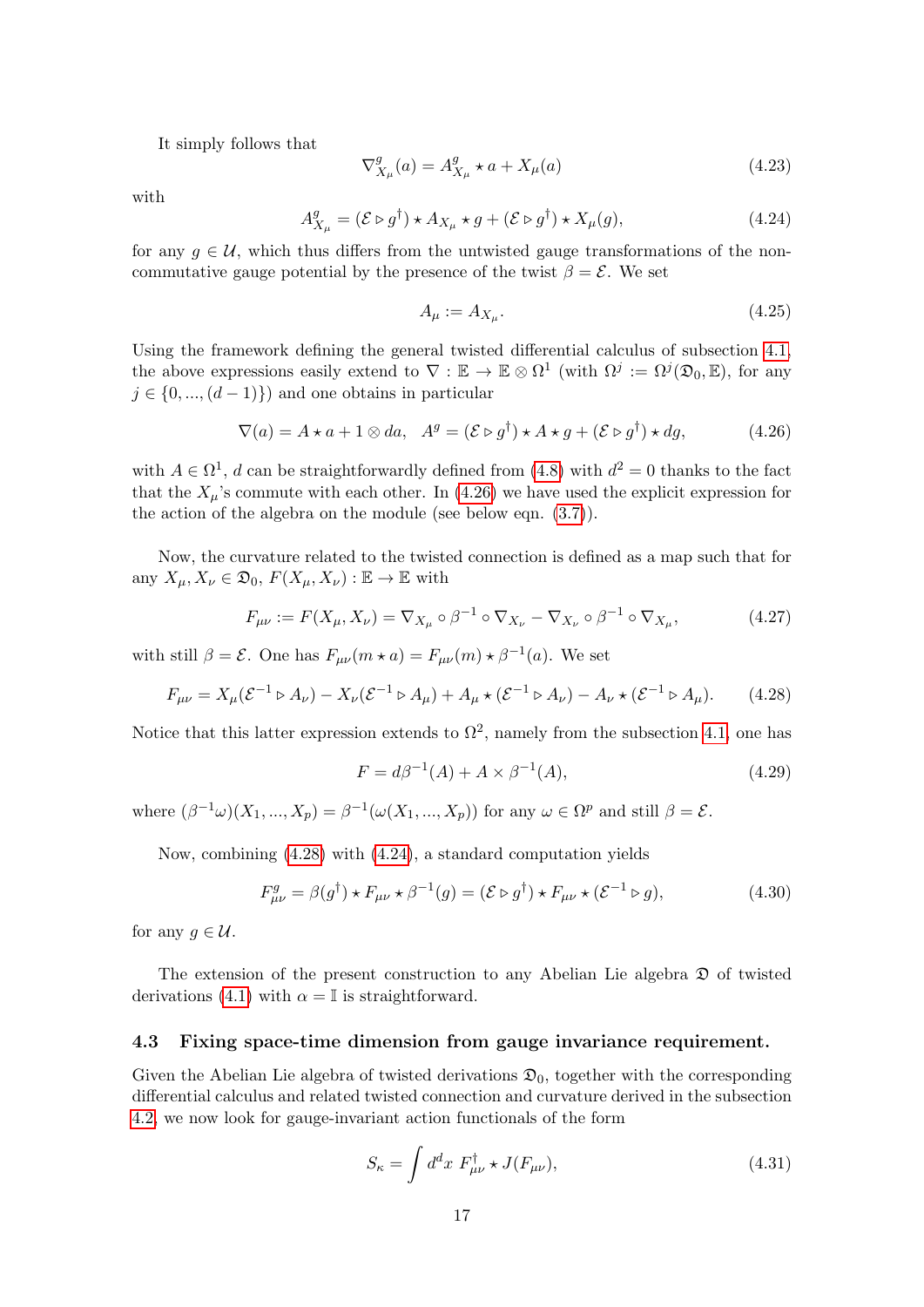where  $J \in \mathcal{T}_{\kappa}$  with  $J(a * b) = J(a) * J(b)$ , to be determined. Thus, by performing a gauge transformation  $(4.30)$  on  $(4.31)$ , one can write

$$
S_{\kappa}^{g} = \int d^{d}x \, (F^{g})_{\mu\nu}^{\dagger} \star J(F_{\mu\nu}^{g})
$$
  
= 
$$
\int d^{d}x \, (\mathcal{E} \triangleright g^{\dagger}) \star F_{\mu\nu}^{\dagger} \star (\mathcal{E}^{-1} \triangleright g) \star J(\mathcal{E} \triangleright g^{\dagger}) \star J(F_{\mu\nu}) \star J(\mathcal{E}^{-1} \triangleright g). \quad (4.32)
$$

where we used the fact that all elements of  $\mathcal{T}_{\kappa}$  commute with each other. By further making use of  $(2.16)$  and the expression for the modular twist in d-dimension  $(2.24)$ , one obtains

$$
S_{\kappa}^{g} = \int d^{d}x \ J(\mathcal{E}^{d-2} \triangleright g) \star (\mathcal{E} \triangleright g^{\dagger}) \star F_{\mu\nu}^{\dagger} \star (\mathcal{E}^{-1} \triangleright g) \star J(\mathcal{E} \triangleright g^{\dagger}) \star J(F_{\mu\nu}). \tag{4.33}
$$

Then, gauge-invariance  $S_{\kappa}^g = S_{\kappa}$  is achieved provided the following constraints hold true

<span id="page-17-0"></span>
$$
J(\mathcal{E}^{d-2} \triangleright g) \star (\mathcal{E} \triangleright g^{\dagger}) = \mathbb{I}, \tag{4.34}
$$

$$
(\mathcal{E}^{-1} \triangleright g) \star J(\mathcal{E} \triangleright g^{\dagger}) = \mathbb{I}, \tag{4.35}
$$

for any  $g \in \mathcal{U}$ . The last constraint [\(4.35\)](#page-17-0) is verified provided

<span id="page-17-1"></span>
$$
J = \mathcal{E}^{-2} \tag{4.36}
$$

owing to [\(B.5\)](#page-22-6) and  $q \star q^{\dagger} = 1$ . Then, plugging [\(4.36\)](#page-17-1) into [\(4.34\)](#page-17-0) yields

$$
\mathcal{E}^{d-4}(g) \star \mathcal{E}(g^{\dagger}) = \mathbb{I},\tag{4.37}
$$

which fixes the unique allowed value for the classical dimension of the  $\kappa$ -Minkowski space in which the gauge invariance can occur, namely

$$
d = 5.\t\t(4.38)
$$

Let us summarize the above analysis. Given the differential calculus related to  $\mathfrak{D}_0$ , a gauge-invariant action of the form [\(4.31\)](#page-16-5), the natural noncommutative analog of a gauge theory action exists only in 5-dimensional  $\kappa$ -Minkowski space, i.e. one spatial dimension more than one could have expected. It takes the form

<span id="page-17-2"></span>
$$
S_{\kappa}^{\mathfrak{D}_0} = \int d^5 x \ F_{\mu\nu}^{\dagger} \star (\mathcal{E}^{-2} \triangleright F_{\mu\nu}), \tag{4.39}
$$

invariant under the gauge transformation [\(4.30\)](#page-16-4).

At this point, some important comments are in order:

1. We point out that the derivations [\(4.14\)](#page-15-1) are the only twisted derivations in  $\mathcal{T}_{\kappa}$  leading to a (self-adjoint) Dirac operator  $\mathcal{D} := \Gamma^{\mu} X_{\mu}$  ( $\Gamma^{\mu}$  being gamma matrices), having the correct commutative limit and from which one can construct a (necessarily twisted) spectral triple modeling a spectral geometry related to the  $\kappa$ -Minkowski space. This is the Theorem 20 of ref [\[27\]](#page-25-12).

Indeed, twisting the spectral triple must be achieved to ensure that one can actually define a commutator of the type  $[\mathcal{D}, \pi(a)]$  which is a bounded operator,  $\pi(a)$  being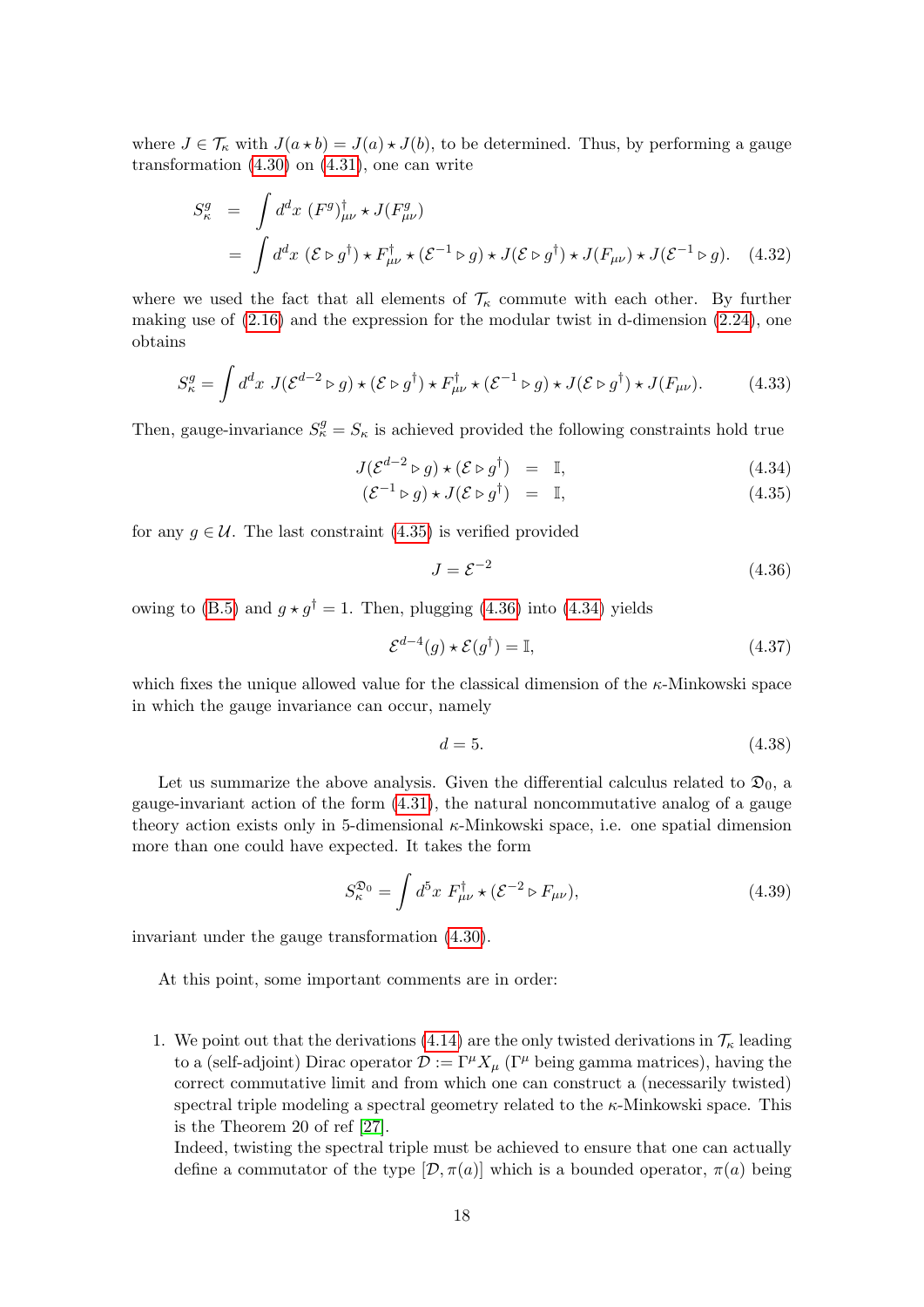some suitable representation of the algebra. This is an essential property for spectral triples. It appears that boundedness cannot be obtained with naive Dirac operator of the form  $\Gamma^{\mu}P_{\mu}$  and usual (untwisted) commutator (say [a, b] = ab – ba). Twisting the commutator by the modular twist (say  $[a, b]_{\sigma} = ab - \sigma(b)a$ ) and replacing the naive Dirac operator by  $\mathcal D$  given above reaches the goal.<sup>[15](#page-18-1)</sup>

2. This observation singles out the twisted derivations [\(4.14\)](#page-15-1) together with the related differential calculus and twisted connection as a very natural framework able to capture important features of the noncommutative geometry of κ-Minkowski space. In particular, one salient physical prediction emerges within this framework: Assuming  $\kappa$  of the order of the Planck mass, the coexistence of the  $\kappa$ -Poincaré invariance and the gauge invariance at the Planck scale predicts/favors the existence of one additional spatial dimension.

As far as the commutative limit of [\(4.39\)](#page-17-2) is concerned, note that a particular mechanism should be used to get rid of one extra spatial dimension, e.g. some compactification on  $\mathbb{S}^1$ , and combined to the commutative limit in order to obtain a 4-dimensional commutative (low energy effective) theory while taking the commutative limit alone in [\(4.39\)](#page-17-2) yields obviously a standard action of an Abelian gauge theory in five dimensions.

The above analysis can be extended to general Abelian Lie algebra of bitwisted derivations [\(4.1\)](#page-13-3) as we now show.

#### <span id="page-18-0"></span>4.4 Extension to bitwisted connections.

It is instructive to extend the notion of twisted connection elaborated in the subsection [4.2](#page-15-0) to the case of a general Abelian Lie algebra of bitwisted derivations with  $\alpha \neq \mathbb{I}$ , such as the one [\(4.10\)](#page-14-2) generating  $\mathfrak{D}_{\gamma}$ ,  $\gamma \neq 0$ . Note by the way that the ensuing construction formally applies to any Lie algebra  $\mathfrak D$  whose elements are not necessarily in  $\mathcal T_\kappa$  (while one has  $\mathfrak{D}_{\gamma} \subset \mathcal{T}_{\kappa}$ ).

Still assuming that  $\mathbb E$  is a copy of  $\mathcal M_\kappa^d$  and that we start from a differential calculus generated by an Abelian Lie algebra of bitwisted derivations with arbitrary twists  $\alpha$  and  $\beta^{16}$  $\beta^{16}$  $\beta^{16}$ , the relevant bitwisted connection can be defined as a map  $\nabla_{X_\mu} : \mathbb{E} \to \mathbb{E}$  with [\(4.17\)](#page-15-2) changed into

$$
\nabla_{X_{\mu}}(m \star a) = \nabla_{X_{\mu}}(m) \star \alpha(a) + \beta(m) \star X_{\mu}(a), \tag{4.40}
$$

while [\(4.15\)](#page-15-2) and [\(4.16\)](#page-15-2) are unchanged and one has

$$
\nabla_{X_{\mu}}(a) = A_{\mu} \star \alpha(a) + X_{\mu}(a), \tag{4.41}
$$

for any  $m \in \mathbb{E}$ ,  $a \in \mathcal{M}_{\kappa}^d$ , where we have set  $A_{\mu} := \nabla_{X_{\mu}}(\mathbb{I})^{17}$  $A_{\mu} := \nabla_{X_{\mu}}(\mathbb{I})^{17}$  $A_{\mu} := \nabla_{X_{\mu}}(\mathbb{I})^{17}$ .

The related twisted gauge transformations are defined as

$$
\nabla_{X_{\mu}}^{g}(a) = \beta \circ \rho(g^{\dagger}) \star \nabla_{X_{\mu}}(\rho(g) \star a), \tag{4.42}
$$

<span id="page-18-1"></span><sup>&</sup>lt;sup>15</sup>One has  $[\mathcal{D}, \pi(a)]_{\sigma} \in \mathcal{B}(\mathcal{H})$  where the Hilbert space  $\mathcal{H}$  and the representation  $\pi$  of the (smooth) algebra for  $\kappa$ -Minkowski  $\mathcal{M}^0_\kappa$  are obtained through a standard GNS construction.

<span id="page-18-2"></span><sup>&</sup>lt;sup>16</sup>Strictly speaking,  $\alpha$  and  $\beta$  should depend on the index  $\mu$  of the derivation  $X_{\mu}$  they are associated with, but we can show that they actually don't.

<span id="page-18-3"></span><sup>&</sup>lt;sup>17</sup>Here and from now on, we drop the factor  $i$  that was introduced previously.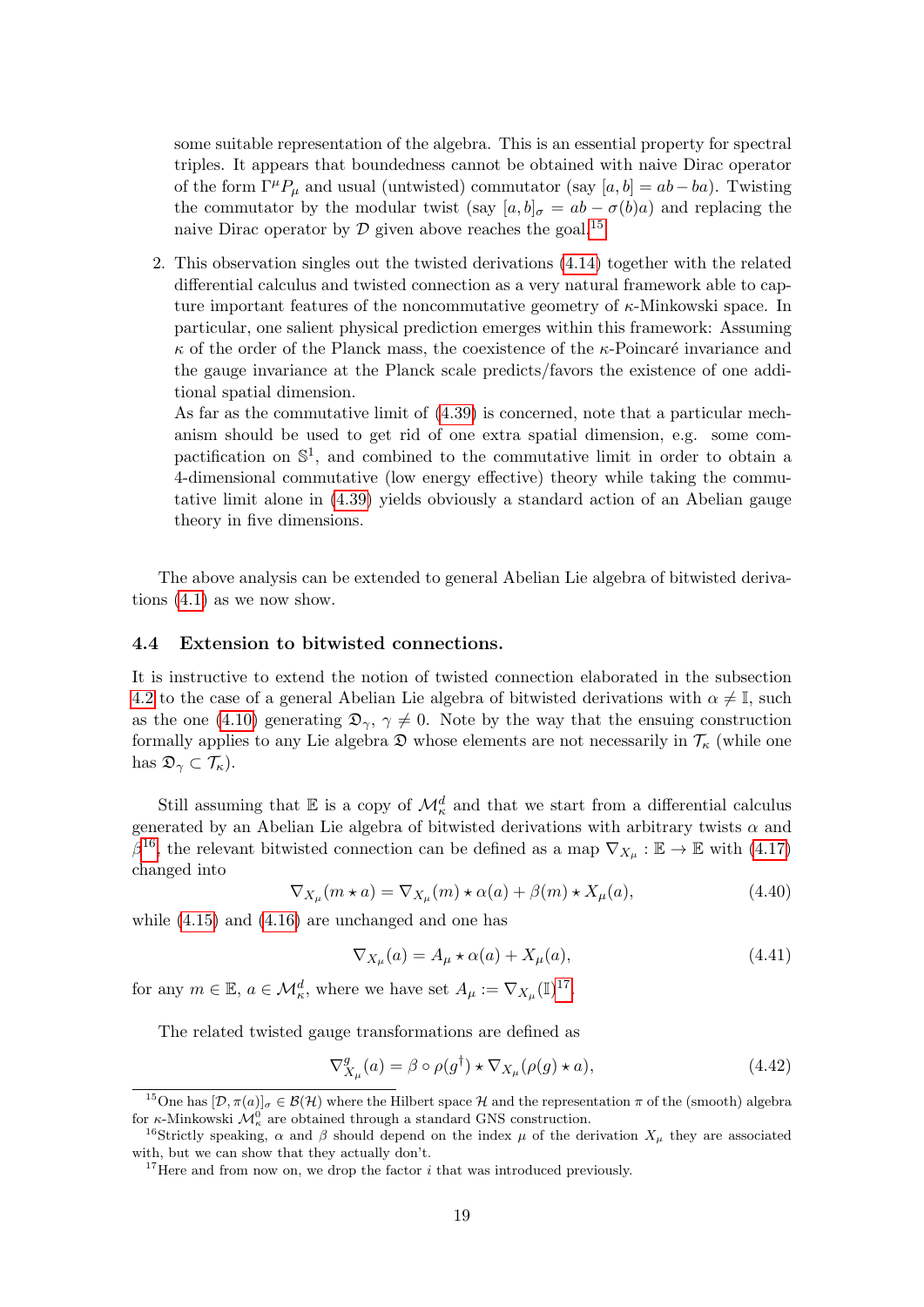for any  $g \in \mathcal{U}$ ,  $a \in \mathcal{M}_{\kappa}^d$ , where now the gauge group acts in a twisted way on the algebra, as  $a^g = \rho(g) \star a$ . Therefore, we allow that the "matter" gauge transformation [\(C.5\)](#page-23-5) to be twisted by some automorphism  $\rho$ . The resulting gauge transformation on the "gauge potential"  $A_{\mu}$  becomes

<span id="page-19-1"></span>
$$
A_{\mu}^{g} = \beta \circ \rho(g^{\dagger}) \star A_{\mu} \star \alpha \circ \rho(g) + \beta \circ \rho(g^{\dagger}) \star X_{\mu}(\rho(g)) \tag{4.43}
$$

for any  $g \in \mathcal{U}$ , with  $\nabla_{y}^{g}$  $S_{X_{\mu}}^{g}(a) = A_{\mu}^{g} \star \alpha(a) + X_{\mu}(a).$ 

It is convenient to define

<span id="page-19-5"></span>
$$
F_{\mu\nu} = X_{\mu}(\beta^{-1}(A_{\nu})) - X_{\nu}(\beta^{-1}(A_{\mu})) + A_{\mu} \star \alpha \circ \beta^{-1}(A_{\nu}) - A_{\nu} \star \alpha \circ \beta^{-1}(A_{\mu}), \quad (4.44)
$$

stemming from<sup>[18](#page-19-0)</sup>

$$
\nabla_{X_{\mu}}(\beta^{-1}(\nabla_{X_{\nu}}(\mathbb{I} \star a))) - \nabla_{X_{\nu}}(\beta^{-1}(\nabla_{X_{\mu}}(\mathbb{I} \star a))) = F_{\mu\nu} \star \alpha^2 \circ \beta^{-1}(a). \tag{4.45}
$$

From the gauge transformation [\(4.43\)](#page-19-1), one obtains after some algebra

$$
F_{\mu\nu}^{g} = \beta \circ \rho(g^{\dagger}) \star F_{\mu\nu} \star \alpha^{2} \circ \beta^{-1} \circ \rho(g), \quad \forall g \in \mathcal{U}.
$$
 (4.46)

Then, the requirement of the gauge invariance of the action

<span id="page-19-6"></span>
$$
S_{\kappa} = \int d^d x \ F_{\mu\nu}^{\dagger} \star J(F_{\mu\nu}), \tag{4.47}
$$

where again  $J(a * b) = J(a) * J(b)$  as in the subsection [4.3,](#page-16-0) leads to

<span id="page-19-2"></span>
$$
\mathcal{E}^{d-1} \circ J \circ \alpha^2 \circ \beta^{-1} \circ \rho(g) \star \alpha^{-2} \circ \beta \circ \rho^{-1}(g^{\dagger}) = 1 \tag{4.48}
$$

$$
\beta^{-1} \circ \rho^{-1}(g) \star J \circ \beta \circ \rho(g^{\dagger}) = 1. \tag{4.49}
$$

Eqn. [\(4.49\)](#page-19-2) implies

<span id="page-19-4"></span>
$$
\beta \circ \rho = J^{-\frac{1}{2}},\tag{4.50}
$$

which combined with [\(4.48\)](#page-19-2) yields

<span id="page-19-3"></span>
$$
\beta \circ \alpha^{-1} = \mathcal{E}^{\frac{d-1}{4}}.
$$
\n(4.51)

Let us discuss these results:

1. Assume that the "matter" gauge transformations are untwisted, i.e.  $\rho = \mathbb{I}$ . Then, choosing  $\mathfrak{D}_{\gamma}$  for which  $\alpha = \mathcal{E}^{\gamma}$  and  $\beta = \mathcal{E}^{\gamma+1}$ , one observes that [\(4.51\)](#page-19-3) selects the unique value  $d = 5$ , valid for any  $\gamma \in \mathbb{R}$ , for which the gauge invariance holds while [\(4.50\)](#page-19-4) gives  $J = \mathcal{E}^{-2(\gamma+1)}$ . The resulting gauge invariant action is

$$
S_{\kappa} = \int d^5 x \ F_{\mu\nu}^{\dagger} \star (\mathcal{E}^{-2(\gamma+1)} \triangleright F_{\mu\nu}), \tag{4.52}
$$

while the corresponding gauge transformations can be readily obtained from  $(4.44)$ . Note that twisting the "matter" gauge transformations eqn. [\(C.5\)](#page-23-5) by using  $\rho \neq \mathbb{I}$ does not change the value for the classical dimension d but only affects J.

<span id="page-19-0"></span><sup>&</sup>lt;sup>18</sup>Note that, as a consequence,  $\overline{F}$  is not a morphism of module like in the commutative case. It is a morphism of twisted module.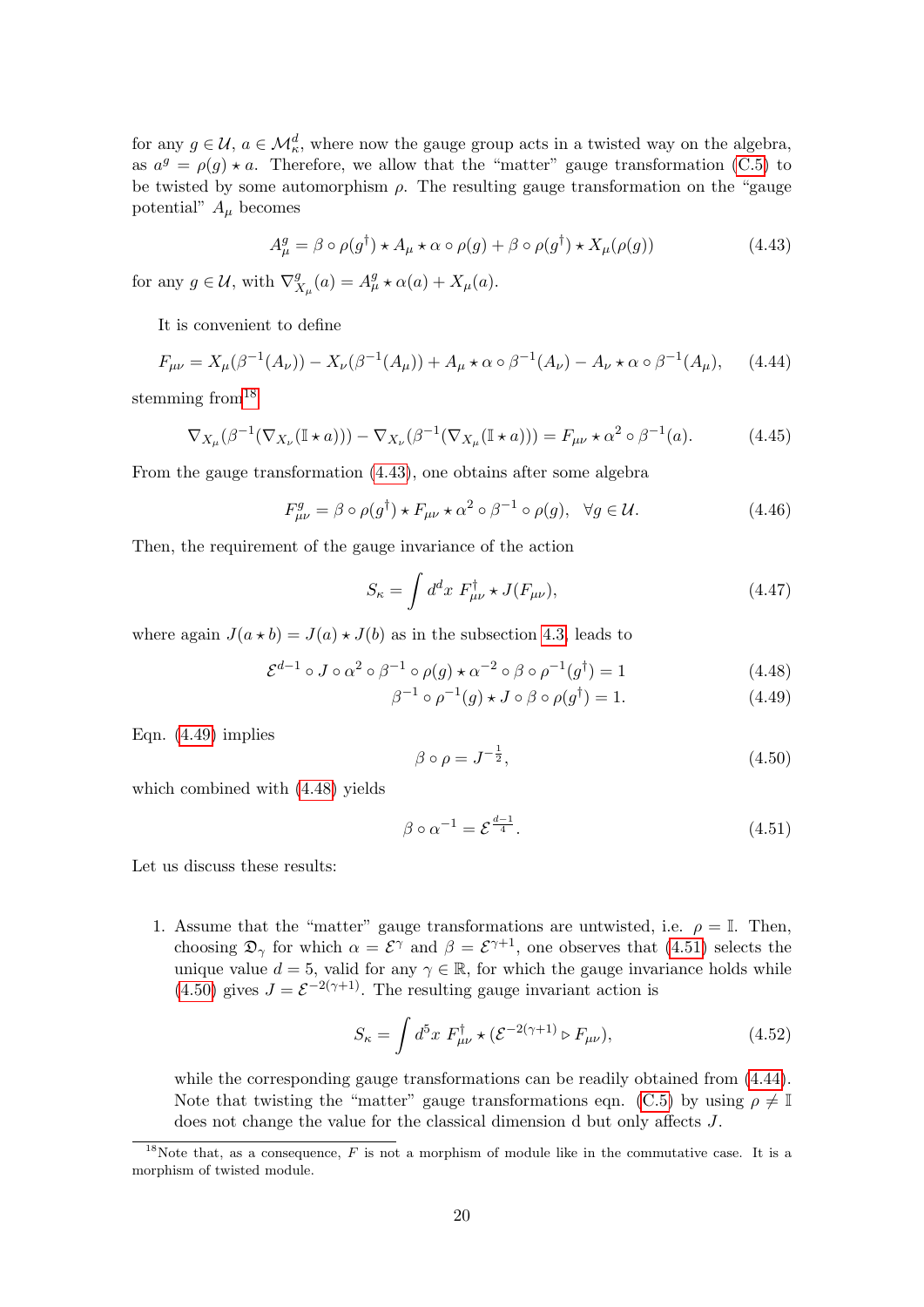2. Eqn. [\(4.51\)](#page-19-3) exhibits a rigid relation between gauge-invariance of the action [\(4.47\)](#page-19-6), the classical dimension of the  $\kappa$ -Minkowski space and the twist properties characterizing the twisted differential calculus. In the general case of bitwisted differential calculi presented in the subsection [4.1,](#page-13-0) one observes from [\(4.51\)](#page-19-3) that the choice of a differential calculus (i.e. choosing  $\alpha$  and  $\beta$ ) actually fixes to a unique value the dimension of the  $\kappa$ -Minkowski space for which the gauge invariance of the actions of the form [\(4.47\)](#page-19-6) can exist.

## 5 Conclusion.

In this paper, we have discussed this problem within various large classes of untwisted and (bi)twisted differential calculi and finally we have provided an explicit solution of physical interest, starting from a natural class of noncommutative differential calculi based on (bi)twisted derivations of  $\mathcal{T}_{\kappa}$  combined with a twisted extension of the notion of connection.

Namely, looking for a reasonable  $\kappa$ -Poincaré invariant analog of gauge invariant actions in terms of polynomials in the curvature, we have established an algebraic relation between the various twists and the classical dimension of the  $\kappa$ -Minkowski space which ensures the gauge invariance of the candidate actions. Fixing the twists fixes the unique value of the dimension at which the gauge invariance can be achieved while fixing the dimension severely restricts the allowed twists.

Besides, we have shown that within standard (untwisted) differential calculi, such as those usually considered in the physics literature, there is no (non trivial) polynomial actions in the curvature having the full gauge invariance; however such actions still remain invariant under a group of transformations constrained by the Tomita operator stemming from the  $\kappa$ -Poincaré invariance.

Among the above class of (bi)twisted derivations, there is a distinguished unique set of derivations leading to a Dirac operator with required properties to be used in a (twisted) spectral triple modeling  $\kappa$ -Minkowski space. Using this unique set in  $\mathcal{T}_{\kappa}$  singles out d=5 as the unique dimension for which the above gauge actions can support both the gauge invariance and the  $\kappa$ -Poincaré invariance.

It could be interesting to study the perturbative behavior of the 5-dimensional gauge invariant action [\(4.39\)](#page-17-2) as well as to use some mechanism (e.g. compactification) to get rid of one extra spatial dimension and examine the resulting model. The extension of the present work to the case of (linear) connections on a bimodule may of course exhibit additional interesting features leaving some room for the appearance of curvature and possibly torsion in the corresponding gauge invariant actions. Such an analysis has been undertaken [\[39\]](#page-26-7). According to [\(4.51\)](#page-19-3), reconciling both the  $\kappa$ -Poincaré invariance and the gauge invariance in a 4-dimensional  $\kappa$ -Minkowski space would be achieved starting from bitwisted derivations satisfying  $\beta \alpha^{-1} = \mathcal{E}^{\frac{3}{4}}$  which therefore cannot belong to  $\mathcal{T}_{\kappa}$  as shown in subsection [4.1.](#page-13-0) Hence, within the framework developed in this paper, the  $\kappa$ -Poincaré invariance and the gauge invariance can be reconciled only in a five dimensional  $\kappa$ -Minkowski space-time.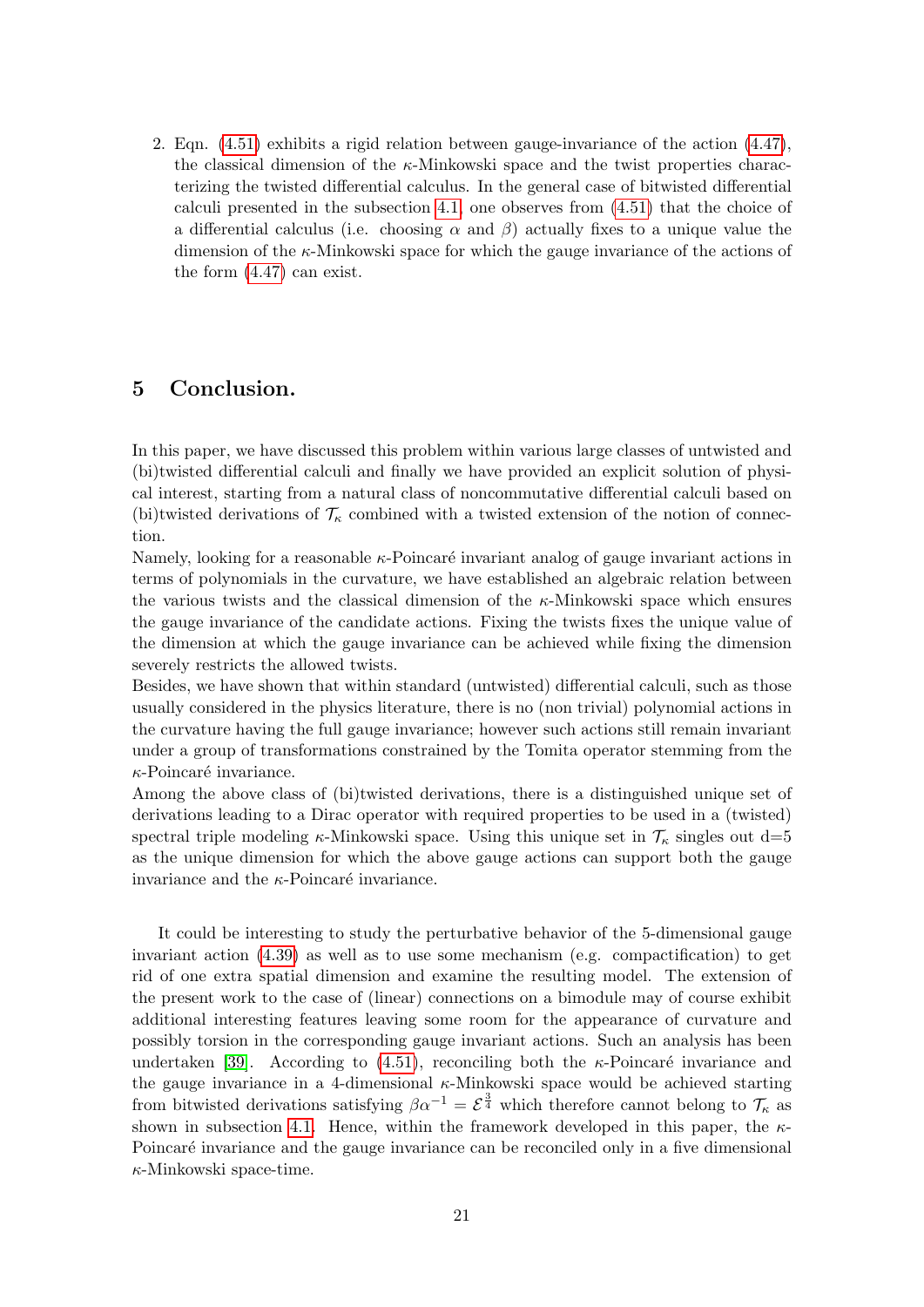Acknowledgments: One of us (J.-C. W.) thanks P. Martinetti for numerous exchanges on the use of twists in almost noncommutative geometry and F. Besnard and M. Dubois-Violette for discussions at various stages of this work.

# <span id="page-21-0"></span>A Twisted convolutions and Weyl-Wigner quantization.

It has been known for a long time that the Weyl-Wigner quantization scheme gives rise to the Moyal product. This latter is nothing but the inverse Fourier transform of a twisted convolution product [\[40\]](#page-26-8) stemming from the convolution product equipping  $L^1(\mathbb{H})$ , the convolution algebra of the unimodular Heisenberg group H.

Sketching the construction of the Moyal product in the 2-dimensional case (the extension to 4 dimensions is straightforward), one first observes that the functions  $f \in L^1(\mathbb{H})$ can be viewed as functions  $f(z; p, q)$ , hence as functions in  $L^1(\mathbb{R}^3)$ . Here, p, q, z generate the 3-d Heisenberg Lie algebra  $[p, q] = iz$ , and z is a central element.

Next, one realizes that (nondegenerate) representations of  $L^1(\mathbb{H}), \pi : L^1(\mathbb{H}) \to \mathcal{B}(L^2(\mathbb{R}))^{19}$  $L^1(\mathbb{H}), \pi : L^1(\mathbb{H}) \to \mathcal{B}(L^2(\mathbb{R}))^{19}$  $L^1(\mathbb{H}), \pi : L^1(\mathbb{H}) \to \mathcal{B}(L^2(\mathbb{R}))^{19}$ can be expressed as

$$
(\pi(f)\psi)(x) = \int_{\mathbb{R}^2} dp dq f^{\#}(p,q) e^{i(qx + h\frac{pq}{2})} \psi(x + hp), \ h \neq 0,
$$
 (A.1)

owing to the Stone-von Neumann theorem, where

$$
f^{\#}(p,q) = \int dz e^{ihz} f(p,q,z)
$$
 (A.2)

defines a map  $\# : L^1(\mathbb{R}^3) \to L^1(\mathbb{R}^2)$ .

By a standard computation, one further observes that

$$
(f \odot g)^\# := f^\# \widehat{\odot} g^\#, \tag{A.3}
$$

in which  $\odot$  denotes the usual convolution product equipping  $L^1(\mathbb{H})$  while  $\hat{\odot}$  is the so-called twisted convolution product.

Finally, by identifying the functions  $f^{\#}(p,q)$  as Fourier transforms, namely  $f^{\#}(p,q)$  =  $(\mathcal{F}f)(p,q)$  and using the Weyl quantization map defined by

$$
W(f) := \pi(\mathcal{F}f),\tag{A.4}
$$

with

$$
W(f \star_M g) = W(f)W(g), \tag{A.5}
$$

one obtains the usual expression for the Moyal product  $\star_M$  given by

$$
f \star_M g = \mathcal{F}^{-1}(\mathcal{F}f \hat{\odot} \mathcal{F}g). \tag{A.6}
$$

## <span id="page-21-1"></span>B 4-d  $\kappa$ -Poincaré Hopf algebra.

We denote  $\mathcal{P}_{\kappa}$  the  $\kappa$ -Poincaré algebra and  $\Delta : \mathcal{P}_{\kappa} \to \mathcal{P}_{\kappa} \otimes \mathcal{P}_{\kappa}$ ,  $\epsilon : \mathcal{P}_{\kappa} \to \mathbb{C}$  and  $S : \mathcal{P}_{\kappa} \to \mathcal{P}_{\kappa}$ respectively the coproduct, counit and antipode. Recall that  $(\mathcal{P}_{\kappa}, \Delta, \epsilon, S)$  define a Hopf algebra. We consider the case of the classical dimension equal to 4. The extension to the

<span id="page-21-2"></span><sup>&</sup>lt;sup>19</sup>B( $L^2(\mathbb{R})$ ) denotes as usual the algebra of bounded operator in  $L^2(\mathbb{R})$ .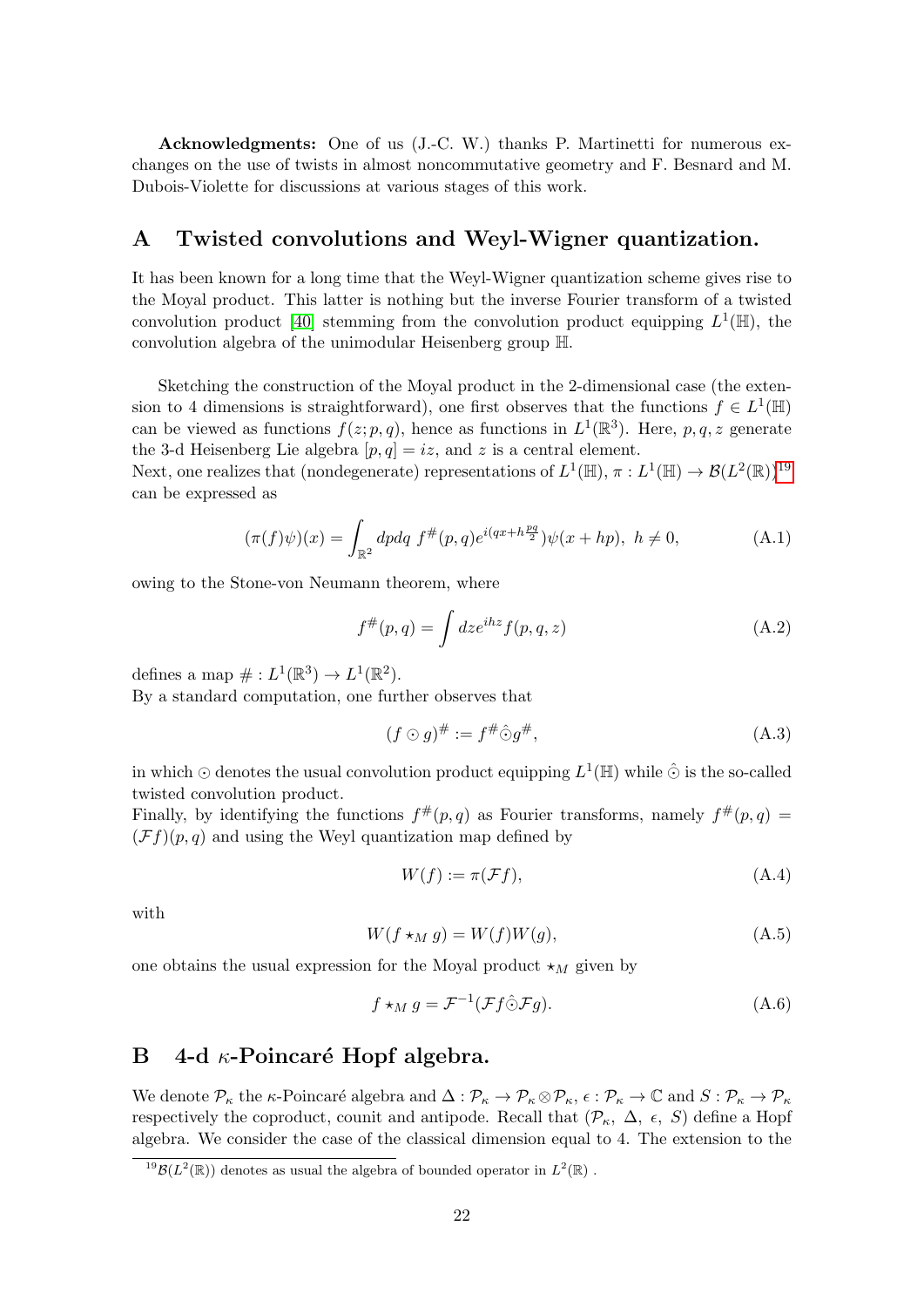d-dimensional case is obvious.

A presentation of  $\mathcal{P}_{\kappa}$  can be obtained from the 11 elements  $(P_i, N_i, M_i, \mathcal{E}, \mathcal{E}^{-1}), i = 1, 2, 3$ , respectively the momenta, boosts, rotations and  $\mathcal{E} := e^{-P_0/\kappa}$  satisfying the Lie algebra  $relations<sup>20</sup>$  $relations<sup>20</sup>$  $relations<sup>20</sup>$ 

<span id="page-22-4"></span>
$$
[M_i, M_j] = i\epsilon_{ij}^k M_k, \ [M_i, N_j] = i\epsilon_{ij}^k N_k, \ [N_i, N_j] = -i\epsilon_{ij}^k M_k,
$$
\n(B.1)

$$
[M_i, P_j] = i\epsilon_{ij}^k P_k, [P_i, \mathcal{E}] = [M_i, \mathcal{E}] = 0, [N_i, \mathcal{E}] = -\frac{i}{\kappa} P_i \mathcal{E},
$$
(B.2)

<span id="page-22-6"></span><span id="page-22-5"></span><span id="page-22-2"></span>
$$
[N_i, P_j] = -\frac{i}{2}\delta_{ij}\left(\kappa(1-\mathcal{E}^2) + \frac{1}{\kappa}\vec{P}^2\right).
$$
 (B.3)

The relations defining the Hopf algebra structure are

$$
\Delta P_0 = P_0 \otimes \mathbb{I} + \mathbb{I} \otimes P_0, \ \Delta P_i = P_i \otimes \mathbb{I} + \mathcal{E} \otimes P_i,
$$
\n(B.4)

 $\Delta \mathcal{E} = \mathcal{E} \otimes \mathcal{E}, \ \Delta M_i = M_i \otimes \mathbb{I} + \mathbb{I} \otimes M_i,$  $(B.5)$ 

$$
\Delta N_i = N_i \otimes \mathbb{I} + \mathcal{E} \otimes N_i - \frac{1}{\kappa} \epsilon_i^{jk} P_j \otimes M_k,
$$
\n(B.6)

$$
\epsilon(P_0) = \epsilon(P_i) = \epsilon(M_i) = \epsilon(N_i) = 0, \ \epsilon(\mathcal{E}) = 1,
$$
\n(B.7)

$$
S(P_0) = -P_0, \ S(\mathcal{E}) = \mathcal{E}^{-1}, \ S(P_i) = -\mathcal{E}^{-1}P_i, \ S(M_i) = -M_i,
$$
 (B.8)

$$
S(M_i) = -M_i, \ S(N_i) = -\mathcal{E}^{-1}(N_i - \frac{1}{\kappa} \epsilon_i^{jk} P_j M_k).
$$
 (B.9)

The  $\kappa$ -Minkowski space can be described as the dual of the Hopf subalgebra generated by the  $P_\mu$ 's and  $\mathcal E$ . Let  $\mathcal T_\kappa$  denote this algebra, called the "deformed translation algebra". This latter can be equipped with an involution, hence becoming a \*-Hopf algebra, through  $P^{\dagger}_{\mu} = P_{\mu}, \mathcal{E}^{\dagger} = \mathcal{E}.$  The extension of the above duality to a duality between involutive algebras is achieved through

<span id="page-22-9"></span><span id="page-22-8"></span><span id="page-22-3"></span><span id="page-22-0"></span>
$$
(t \triangleright f)^{\dagger} = S(t)^{\dagger} \triangleright f, \tag{B.10}
$$

which holds true for any  $t \in \mathcal{T}_{\kappa}$  and any  $f \in \mathcal{M}_{\kappa}^4$ . From [\(B.10\)](#page-22-8) and [\(B.8\)](#page-22-9), one easily obtains

$$
(P_0 \triangleright f)^\dagger = -P_0 \triangleright (f^\dagger), \ (P_i \triangleright f)^\dagger = -\mathcal{E}^{-1} P_i \triangleright (f^\dagger), \ (\mathcal{E} \triangleright f)^\dagger = \mathcal{E}^{-1} \triangleright (f^\dagger). \tag{B.11}
$$

As far as the action of  $\mathcal{T}_{\kappa}$  on  $\mathcal{M}^4_{\kappa}$  is concerned, recall that the  $P_i$ 's act as twisted derivations while  $P_0$  is a standard derivation. Indeed from [\(B.4\)](#page-22-2), one can write for any  $f, g \in \mathcal{M}^4_{\kappa}$ 

$$
P_i \triangleright (f \star g) = (P_i \triangleright f) \star g + (\mathcal{E} \triangleright f) \star (P_i \triangleright g),
$$
\n(B.12)

$$
P_0 \triangleright (f \star g) = (P_0 \triangleright f) \star g + f \star (P_0 \triangleright g). \tag{B.13}
$$

 $\mathcal{E}$  is simply an automorphism of  $\mathcal{M}^4_{\kappa}$  (not a derivation) and one has

<span id="page-22-1"></span>
$$
\mathcal{E} \triangleright (f \star g) = (\mathcal{E} \triangleright f) \star (\mathcal{E} \triangleright g). \tag{B.14}
$$

Recall that  $\mathcal{M}^4_\kappa$  is a left-module over the Hopf algebra  $\mathcal{P}_\kappa$  and one has, for any  $f \in \mathcal{M}^4_\kappa$ , in the so-called bicrossproduct basis  $(M_i, N_i, P_\mu)$ 

$$
(\mathcal{E} \triangleright f)(x) = f(x_0 + \frac{i}{\kappa}, \vec{x}),\tag{B.15}
$$

$$
(P_{\mu} \triangleright f)(x) = -i(\partial_{\mu} f)(x),\tag{B.16}
$$

$$
(M_i \triangleright f)(x) = \left(\epsilon_{ij}^k x^j P_k f\right)(x),\tag{B.17}
$$

$$
(N_i \triangleright f)(x) = \left( \left[ \frac{\kappa}{2} L_{x_i} (\mathcal{E} - \mathcal{E}^{-1}) + L_{x_0} P_i \mathcal{E} + L_{x_i} \vec{P}^2 \mathcal{E} \right] f \right) (x), \tag{B.18}
$$

<span id="page-22-7"></span> $20$ Greek (resp. Latin) indices label space-time (resp. purely spatial) coordinates.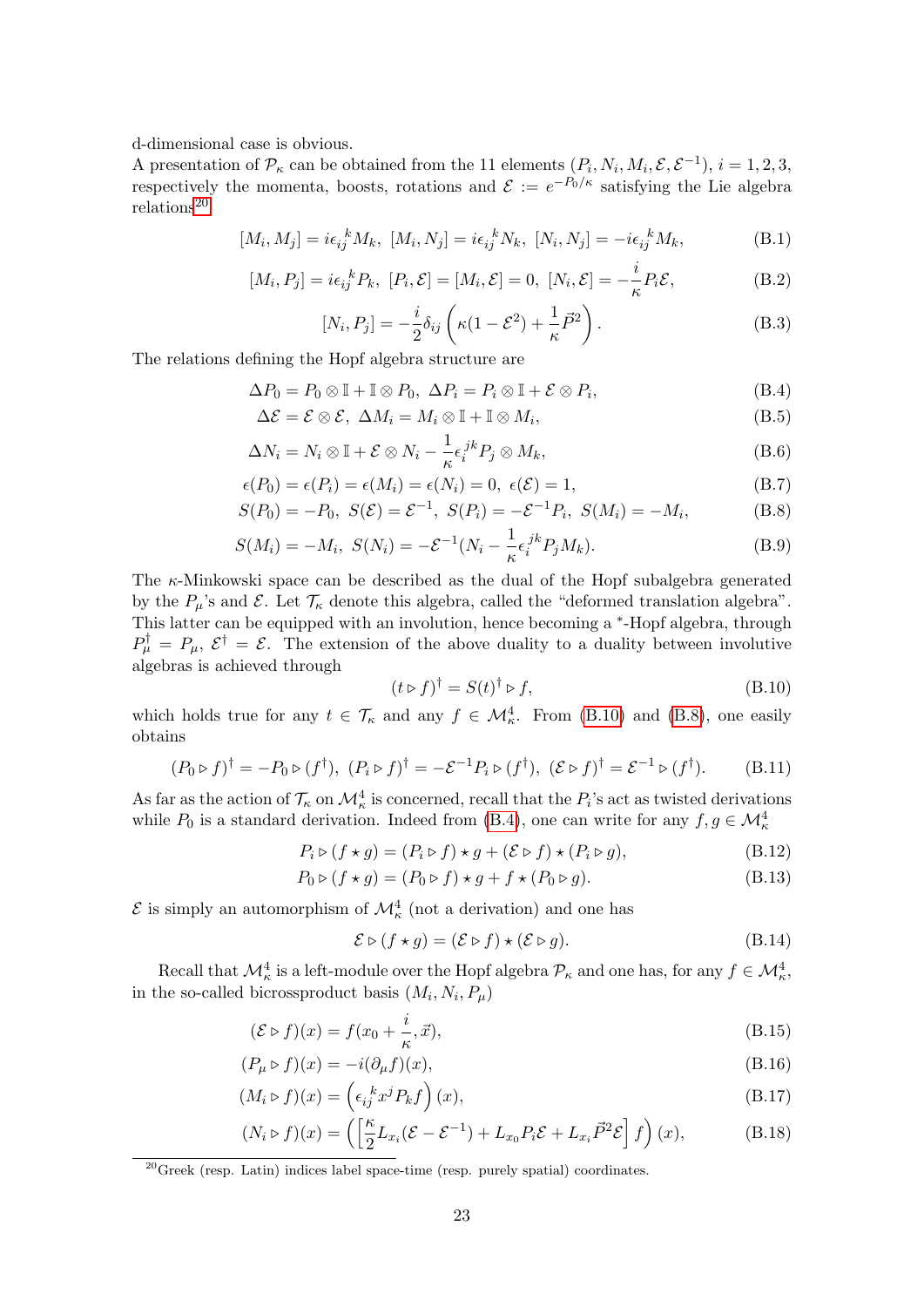in which  $L_a$  denotes the left (standard) multiplication operator, i.e.  $L_a f := af$ .

# <span id="page-23-1"></span>C Hermitian structure and gauge transformations.

Let E be a right-module over  $\mathcal{M}^d_\kappa$  and h a Hermitian structure, that is a sesquilinear form  $h: \mathbb{E} \otimes \mathbb{E} \to \mathcal{M}^d_\kappa$  satisfying:

<span id="page-23-4"></span>
$$
h(m_1, m_2)^{\dagger} = h(m_2, m_1), \quad h(m_1 \bullet a_1, m_2 \bullet a_2) = a_1^{\dagger} \star h(m_1, m_2) \star a_2, \tag{C.1}
$$

for any  $m_1, m_2 \in \mathbb{E}$  and any  $a_1, a_2 \in \mathcal{M}_{\kappa}^d$  where  $m \bullet a$  denotes the action of the algebra on the module.

We assume that  $\mathbb E$  is a copy of the algebra  $\mathcal M_\kappa^d$  and the Hermitian structure is

<span id="page-23-3"></span>
$$
h_0(m_1, m_2) = m_1^{\dagger} \star m_2,\tag{C.2}
$$

for any  $m_1, m_2 \in \mathbb{E}$ . The action of the algebra on  $\mathbb E$  is simply given by

<span id="page-23-2"></span>
$$
m \bullet a = m \star a,\tag{C.3}
$$

which obviously fulfills  $(C.1)$ .

Untwisted gauge transformations are defined as the set of automorphisms of  $E$  preserving its right-module structure on  $\mathcal{M}^d_\kappa$  and compatible with the Hermitian structure, given here by  $h_0$ . Let us denote this set  $\mathrm{Aut}_{h_0}(\mathbb{E})$ . For any  $\varphi \in \mathrm{Aut}_{h_0}(\mathbb{E})$ , one therefore must have

<span id="page-23-6"></span>
$$
h_0(\varphi(m_1), \varphi(m_2)) = h_0(m_1, m_2)
$$
\n(C.4)

which holds true for any  $m_1, m_2 \in \mathbb{E}$ . Since  $\varphi(m \star a) = \varphi(m) \star a$  for any  $m \in \mathbb{E}$ ,  $a \in \mathcal{M}_{\kappa}^d$ as a morphism of module, one can write  $\varphi(\mathbb{I} \star a) = \varphi(\mathbb{I}) \star a$  (keeping in mind that here  $\mathbb{I} \in \mathbb{E}$ ) so that the action of any gauge transformation  $\varphi$  on the algebra  $\mathcal{M}^d_{\kappa}$  is entirely determined by its action on the unit. Accordingly, we define

<span id="page-23-5"></span>
$$
a^g := \varphi(a) = g \star a, \quad \varphi(\mathbb{I}) := g.
$$
\n(C.5)

Then, by simply writing  $h_0(\varphi(m_1 * a_1), \varphi(m_2 * a_2))$  for  $m_1 = m_2 = \mathbb{I}$ , the requirement [\(C.4\)](#page-23-6) of compatibility of the Hermitian structure with gauge transformations yields

$$
g^{\dagger} \star g = g \star g^{\dagger} = \mathbb{I},\tag{C.6}
$$

which thus defines the noncommutative analog of unitary gauge transformations. Accordingly, we use the following convenient definition of the gauge group:

$$
\mathcal{U} := \{ g \in \mathbb{E}, \ g^{\dagger} \star g = g \star g^{\dagger} = \mathbb{I} \},
$$
\n(C.7)

which completely characterizes  $\text{Aut}_{h_0}(\mathbb{E})$ .

## References

<span id="page-23-0"></span>[1] S. Doplicher, K. Fredenhagen, J.E. Roberts, "The quantum structure of spacetime at the Planck scale and quantum fields", Commun. Math. Phys. 172(1995), 187. S. Doplicher, K. Fredenhagen and J. E. Roberts, "Space-time quantization induced by classical gravity", Phys. Lett. B331, 39–44 (1994).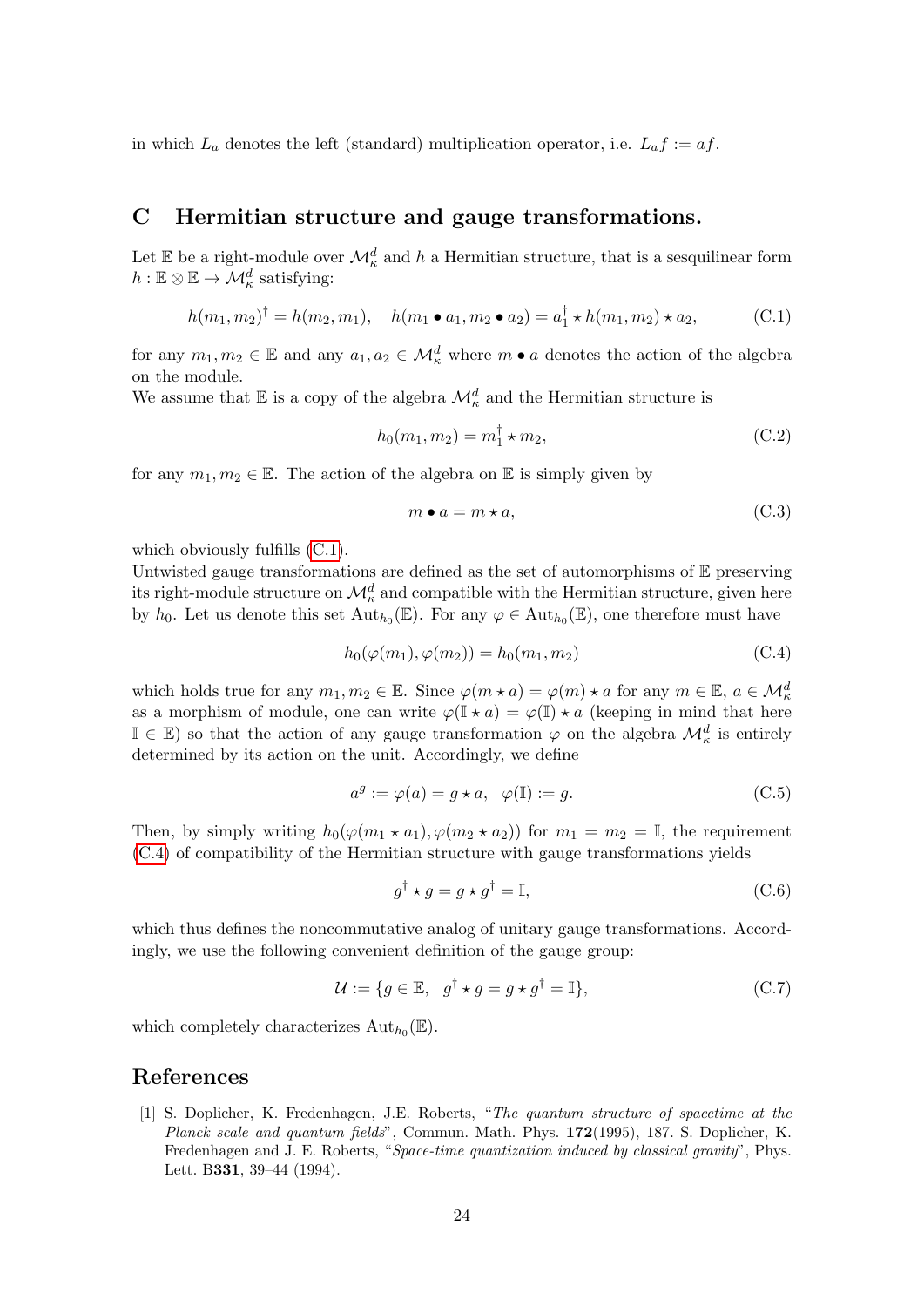- <span id="page-24-0"></span>[2] S. Majid and H. Ruegg, "Bicrossproduct structure of  $\kappa$ -Poincaré group and noncommutative geometry", Phys. Lett. B334 (1994) 348.
- <span id="page-24-1"></span>[3] J. Lukierski, H. Ruegg, A. Nowicki, V. N. Tolstoï, "*q-deformation of Poincaré algebra*", Phys. Lett. B264 (1991) 331. J. Lukierski, A. Nowicki, H. Ruegg, "New quantum Poincaré algebra and  $\kappa$ -deformed field theory", Phys. Lett. B293 (1992) 344.
- <span id="page-24-2"></span>[4] V. G. Drinfeld, "Quantum Groups", in Proc. Int. Cong. Math., Vols 1,2 (Berkeley 1986) AMS, Providence, RI (1987) 798. L. A. Takhtadzhyan, "Lectures on quantum groups", Nankai Lectures on Mathematical Physics, Mo-Lin-Ge and Bao-Heng-Zhao Eds., World Scientific (1989).
- <span id="page-24-3"></span>[5] J. Lukierski, "kappa-Deformations: Historical Developments and Recent Results", J. Phys. Conf. Ser. 804, 012028 (2017).
- <span id="page-24-4"></span>[6] G. Amelino-Camelia, "Doubly special relativity", Nature 418 (2002) 34. G. Amelino-Camelia, G. Gubitosi, A. Marciano, P. Martinetti, F. Mercati, "A no-pure boost uncertainity principle from spacetime noncommutativity", Phys. Lett. B671 (2009) 298. For a review on Doubly Special Relativity, see e.g J. Kowalski-Glikman, "Introduction to dsr" in Planck scale Effects in Astrophysics and Cosmology, Lecture Notes in Phys. 669 (Springer, Berlin 2005) 131, and references therein.
- <span id="page-24-5"></span>[7] G. Amelino-Camelia, L. Freidel, J. Kowalski-Glikman, L. Smolin, "The principle of relative locality", Phys. Rev. D84 (2011) 084010. G. Gubitosi and F. Mercati, "Relative locality in  $\kappa$ -Poincaré", Class. Quant. Grav. 30 (2013) 145002. G. Amelino-Camelia, V. Astuti and G. Rosati, "Relative locality in a quantum spacetime and the pregeometry of  $\kappa$ -Minkowski", Eur. Phys. J. C73 (2013) 2521.
- <span id="page-24-6"></span>[8] M. Dimitrijević, L. Jonke, L. Möller, E. Tsouchnika, J. Wess, M. Wohlgennant "Deformed field" theory on  $\kappa$ -spacetime", Eur. Phys. J. C31 (2003) 129. M. Dimitrijević, F. Meyer, L. Möller, J. Wess, "Gauge theories on the kappa-Minkowski spacetime", Eur.Phys.J. C36 (2004) 117. M. Dimitrijević, L. Jonke, L. Möller, " $U(1)$  gauge field theory on  $\kappa$ -Minkowski", JHEP 9 (2005) 068. M. Dimitrijević, L. Jonke, A. Pachol, "Gauge Theory on Twisted -Minkowski: Old Problems and Possible Solutions", SIGMA 10 (2014) 063.
- [9] A. Agostini, G. Amelino-Camelia, M. Arzano, F. D'Andrea, "Action functional for kappa-Minkowski noncommutative spacetime", [\[arxiv:hep-th/0407227\]](http://arxiv.org/abs/hep-th/0407227). See also A. Agostini, G. Amelino-Camelia, F. D'Andrea, "Hopf-algebra description of noncommutative-spacetime symmetries", Int.J.Mod.Phys. A19 (2004) 5187.
- [10] A. Agostini, G. Amelino-Camelia, M. Arzano, A. Marciano, R. Altair Tacchi, "Generalizing the Noether theorem for Hopf-algebra spacetime symmetries", Mod.Phys.Lett.A22 (2007) 1779. G. Amelino-Camelia, M. Arzano, "Coproduct and star-product in field theories on Liealgebra noncommutative space-times", Phys. Rev. D 65 (2002) 084044.
- <span id="page-24-7"></span>[11] S. Meljanac, A. Samsarov, "Scalar field theory on kappa-Minkowski spacetime and translation and Lorentz invariance", Int. J. Mod. Phys. A26 (2011) 1439. E. Harikunmar, T. Jurić, S. Meljanac, "Electrodynamics on  $\kappa$ -Minkowski space-time", Phys. Rev. D84 (2011) 085020. S. Meljanac, A. Samsarov, J. Trampetic, M. Wohlgenannt, "Scalar field propagation in the  $\phi^4$  kappa-Minkowski model", JHEP 12 (2011) 010. H. Grosse, M. Wohlgenannt, "On  $\kappa$ -Deformation and UV/IR Mixing", Nucl.Phys. B748 (2006) 473.
- <span id="page-24-8"></span>[12] H.-J. Matschull and M. Welling, "Quantum mechanics of a point particle in  $2+1$  Dimensional  $gravity'$ . Class. Quant. Grav. 15 (1998) 2981. L. Freidel and E. R. Livine, "3D quantum gravity and effective noncommutative quantum field theory ", Phys. Rev. Lett. 96 (2006) 221301.
- <span id="page-24-9"></span>[13] H. Grosse and R. Wulkenhaar, "Renormalisation of  $\varphi^4$ -theory on noncommutative  $\mathbb{R}^2$  in the matrix base", JHEP 0312 (2003) 019. H. Grosse and R. Wulkenhaar, "Renormalisation of  $\varphi^4$ -theory on noncommutative  $\mathbb{R}^4$  in the matrix base", Commun. Math. Phys. 256 (2005) 305. H. Grosse, R. Wulkenhaar, "Self-dual noncommutative  $\varphi^4$ -theory in four dimensions is a non-perturbatively solvable and non-trivial quantum field theory", Commun. Math. Phys. 329 (2014) 1069.
- [14] H. Grosse and M. Wohlgenannt, "*Induced gauge theory on a noncommutative space*", Eur. Phys. J. C52 (2007) 435. A. de Goursac, J.-C. Wallet and R. Wulkenhaar, "Noncommutative induced gauge theory", Eur. Phys. J. C51 (2007) 977. J.-C. Wallet, "Noncommutative Induced Gauge Theories on Moyal Spaces", J. Phys. Conf. Ser. 103, 012007 (2008). A. de Goursac,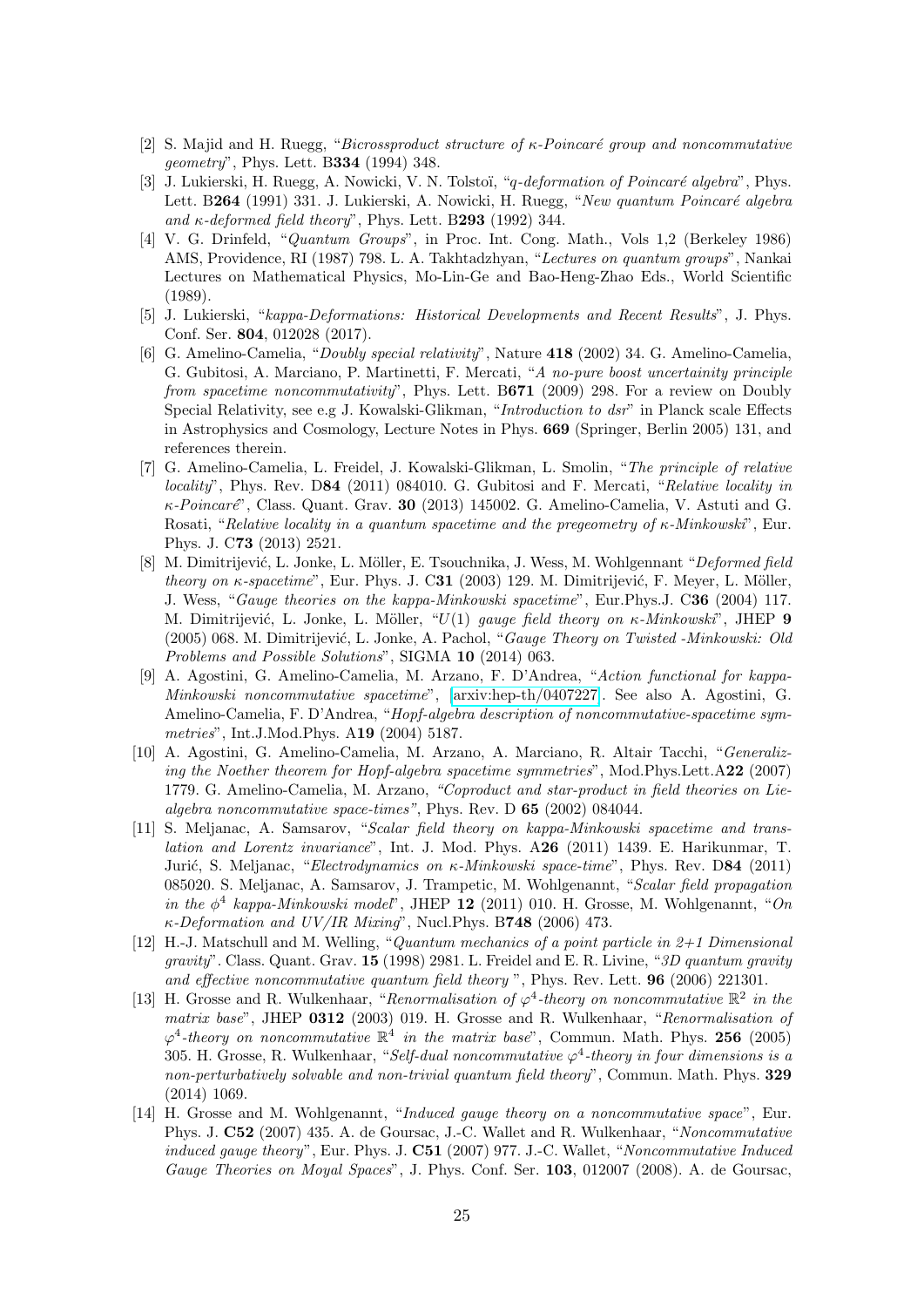J.-C. Wallet, R. Wulkenhaar, "On the vacuum states for noncommutative gauge theory", Eur. Phys. J. C56 (2008) 293–304. See also A. de Goursac, A. Tanasa, J.-C. Wallet, "Vacuum configurations for renormalizable noncommutative scalar models", Eur. Phys. J. C53 (2008) 459.

- <span id="page-25-0"></span>[15] F. Vignes-Tourneret, "Renormalisation of the orientable noncommutative Gross-Neveu model", Ann. H. Poincaré  $8$  (2007) 427. A. de Goursac, J.-C. Wallet, "Symmetries of noncommutative scalar field theory", J. Phys. A: Math. Theor. 44 (2011) 055401. See also P. Martinetti, P. Vitale, J.-C. Wallet, "Noncommutative gauge theories on  $\mathbb{R}^2_\theta$  as matrix models", JHEP 09 (2013) 051.
- <span id="page-25-1"></span>[16] F. Mercati and M. Sergola, " Pauli-Jordan Function and Scalar Field Quantization in κ-Minkowski Noncommutative Spacetime", Phys. Rev. D98 (2018) 045017.
- <span id="page-25-2"></span>[17] T. Poulain, J.-C.Wallet, "<sub>K</sub>-Poincaré invariant quantum field theories with KMS weight", Phys. Rev. D98 (2018) 025002.
- <span id="page-25-3"></span>[18] T. Poulain, J.-C. Wallet, " $\kappa$ -Poincaré invariant orientable field theories at 1-loop", JHEP 01 (2019) 064.
- <span id="page-25-4"></span>[19] B. Durhuus, A. Sitarz, "Star product realizations of kappa-Minkowski space", J. Noncommut. Geom. 7 (2013) 605.
- <span id="page-25-7"></span>[20] D. Williams, "Crossed Products of C\*-algebras", Math. Surveys and Monographs, Vol. 134, AMS (2007).
- <span id="page-25-5"></span>[21] J.-C. Wallet, "Exact Partition Functions for Gauge Theories on  $\mathbb{R}^{3n}_{\lambda}$ , Nucl. Phys. B912 (2016) 354. A. Géré, T. Jurić and J.-C. Wallet, "Noncommutative gauge theories on  $\mathbb{R}^3_\lambda$ : Perturbatively finite models", JHEP 12 (2015) 045. P. Vitale, J.-C. Wallet, "Noncommutative field theories on  $\mathbb{R}^3_\lambda$ : Toward UV/IR mixing freedom", JHEP 04 (2013) 115.
- <span id="page-25-6"></span>[22] Links between star-products for  $\mathbb{R}^3_\lambda$  have been elaborated in T. Jurić, T. Poulain, J.-C. Wallet, "Closed star-product on noncommutative R3 and scalar field dynamics", JHEP 05 (2016) 146 ; T. Jurić, T. Poulain, J.-C. Wallet, "Involutive representations of coordinate algebras and quantum spaces", JHEP 07 (2017) 116.
- <span id="page-25-8"></span>[23] J. Kustermans, "KMS-weights on  $C^*$ -algebras", arxiv: [funct-an/9704008](http://arxiv.org/abs/funct-an/9704008) (1997). See also F. Combes, "Poids sur une  $C^*$ -algèbre", J. Math. pures et appl. 47 (1968) 57. J. Kustermans, S. Vaes, "Weight theory of  $C^*$ -algebraic quantum groups ", arxiv: [math/9902015.](http://arxiv.org/abs/math/9902015)
- <span id="page-25-9"></span>[24] For a comprehensive exposition of the Tomita-Takesaki theory, see M. Takesaki, "Theory of Operator Algebras I-III", EMS Vols. 124, 125, 127, Springer 2002.
- <span id="page-25-10"></span>[25] A. Connes, C. Rovelli, "Von Neumann Algebra Automorphisms and Time-Thermodynamics Relation in General Covariant Quantum Theories", Class.Quant.Grav. 11 (1994) 2899.
- <span id="page-25-11"></span>[26] A. Connes, H. Moscovici, "Type III and spectral triples", in Traces in number theory,geometry and quantum fields, Aspects of Math. E38, Vieweg, Wiesbaden 2008, pp 57.
- <span id="page-25-12"></span>[27] M. Matassa, "On the spectral and homological dimension of k-Minkowski space". [\[arXiv:1309.1054\]](http://arxiv.org/abs/1309.1054) (2013). M. Matassa, "A modular spectral triple for  $\kappa$ -Minkowski space", J. Geom. Phys. 76 (2014) 136.
- <span id="page-25-13"></span>[28] A. Devastato, S. Farnworth, F. Lizzi, P. Martinetti, "Lorentz signature and twisted spectral triples", JHEP 03 (2018) 089. G. Landi and P. Martinetti, "Gauge transformations for twisted spectral triples", Lett. Math. Phys. 108 (2018) 2589.
- <span id="page-25-14"></span>[29] M. Dubois-Violette, "Lectures on graded differential algebras and noncommutative geometry", Noncommutative Differential Geometry and Its Applications to Physics, Springer Netherlands, 245–306 (2001).
- <span id="page-25-15"></span>[30] M. Dubois-Violette, R. Kerner, J. Madore, "Noncommutative Differential Geometry and New Models for Gauge Theory ", J. Math. Phys. 31 (1990) 323. J.-C. Wallet, "Derivations of the Moyal algebra and Noncommutative gauge theories", SIGMA 5 (2009) 013. E. Cagnache, T. Masson and J-C. Wallet, "Noncommutative Yang-Mills-Higgs actions from derivation based differential calculus", J. Noncommut. Geom. 5, 39–67 (2011). A. Géré, P. Vitale, J.-C. Wallet, "Quantum gauge theories on noncommutative three-dimensional space", Phys. Rev. D90 (2014) 045019.
- [31] For a matrix model formulation of gauge theories, see e.g. H. Steinacker, "Emergent Gravity" from Noncommutative Gauge Theory", JHEP 12 (2007) 049. H. Grosse, H. Steinacker and M. Wohlgenannt, "EmergentGravity, Matrix Models and UV/IR Mixing", JHEP 04 (2008)